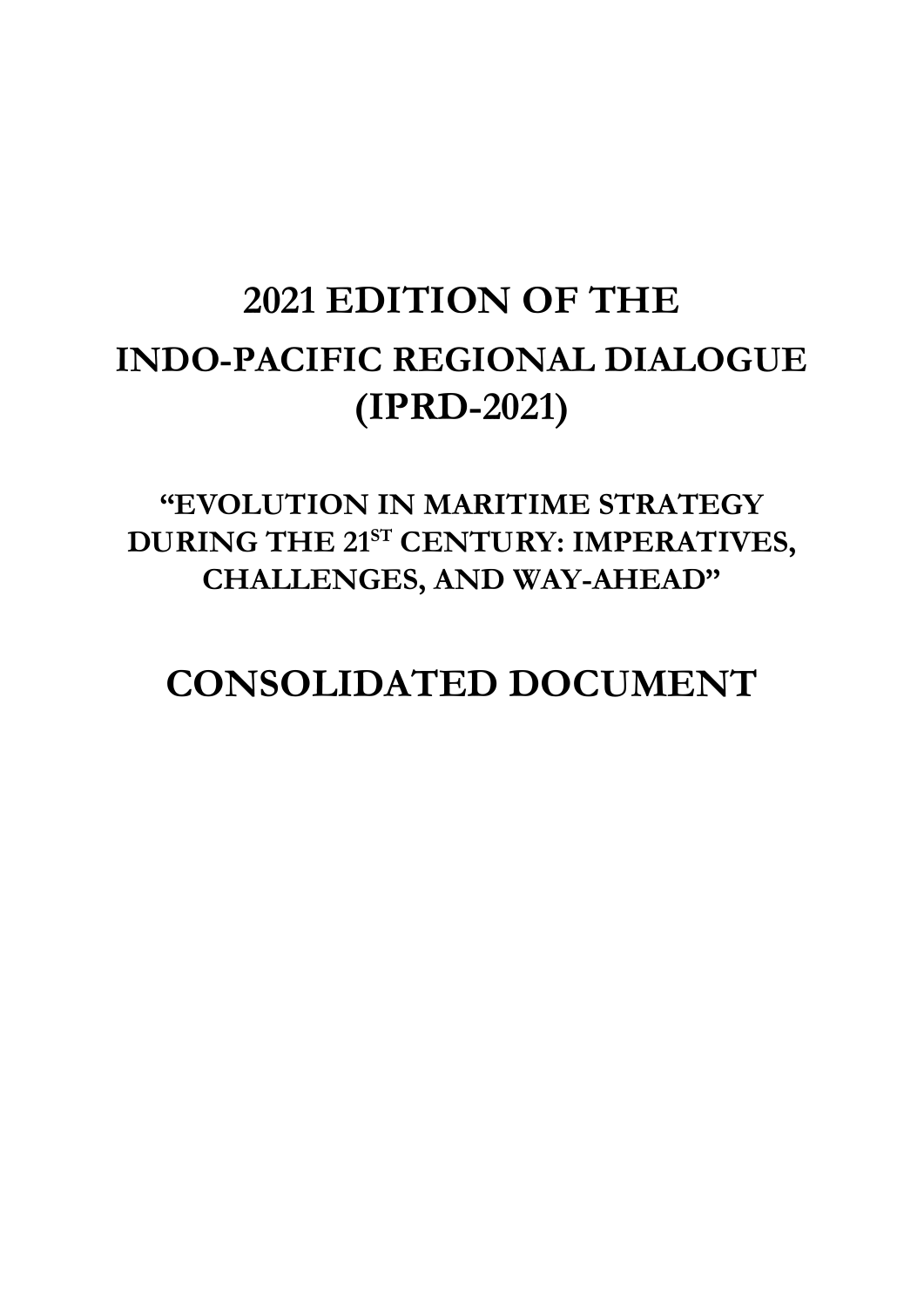## **CONCEPT NOTE**

Over the past decade or so, the Indo-Pacific, which is a predominantly (even if not exclusively) maritime space connecting four economically resurgent continents — namely, Africa, Asia, Australia and the Americas — has established itself as one of the most important geopolitical regions of our contemporary age. Despite a few recent lurches towards inward-looking nationalism that had sought to abandon globalisation, transnational maritime interests, especially those engendered by the ongoing COVID-19 pandemic, as also those driven by climate-change imperatives, have moved the strategic seascape of the  $21<sup>st</sup>$  Century well beyond the strict geographical categorisations of earlier times. Consequently, it is, today, neither practical nor useful to view various nations or even sub-regions as isolated entities, as was the case in times gone by. We are witnessing a reconceptualisation of this entire region, wherein the historical perception of the Indo-Pacific as a single, cohesive geopolitical entity is being restored. Today, the horizontal and vertical interconnections of the Indo-Pacific, which encompass a wide swath of economics, connectivity and culture, are increasingly recognised as being of the utmost importance to the world.

For India, the term 'Indo-Pacific' reflects the core conceptual, spatial and temporal framework that underpins the country's engagement with its external environment. It is not, in and of itself, a 'strategy' but is, rather, an articulation of India's proximate 'strategic geography'. It is worth reiterating that while the Indo-Pacific is a predominantly maritime regional construct, it is not exclusively so. As such, it accommodates both littoral States and hinterland or landlocked ones within its ambit. The spatial context of India's conceptualisation of this region extends from the Indian Ocean littoral of Africa, encompasses the seas fringing the Indian Ocean, and proceeds eastward, incorporating the seas bordering the Pacific Ocean up to the western littoral of the Americas, and, from the southern littoral of Asia it proceeds southward to the continental landmass of Antarctica.

India's insistence upon inclusivity and transparency, which are fundamental to its Indo-Pacific formulation, is now echoed by several of the nation-states and collective entities, which operate within the region. The past couple of years have witnessed a strategic (if not always geographic) convergence between the Indian conceptualisation and those of Australia, ASEAN, the EU, France, Germany, Japan, and the USA. For all these nations, 'inclusiveness' implies the use of existing regional mechanisms to promote dialogue-based approaches to the resolution of differences, the enhancement of economic cooperation, the sharing of maritime space and airspace, and the willingness to work with all countries in the region. The Prime Minister of India, Shri Narendra Modi has placed on the regional table the Indo-Pacific Ocean Initiative (IPOI), which is a deeply interconnected web of seven main 'spokes' — maritime security; maritime ecology; maritime resources; trade connectivity and maritime transport; capacity-building and resource-sharing, disaster risk-reduction and management; and, science, technology and academic cooperation. Upon this framework lies the aspirational framework of the Coalition for Disaster-Resilient Infrastructure (CDRI), once again, an Indian initiative and once again one with enormous beneficial potential at national and regional levels. These developments, seen against the backdrop of India's maritime policy of *SAGAR* (Security and Growth for All in the Region), whether taken singly or in aggregate, have generated a number of maritime geostrategies that will define geopolitics in this 21<sup>st</sup> century through which we are hurtling. Indeed, several of these maritime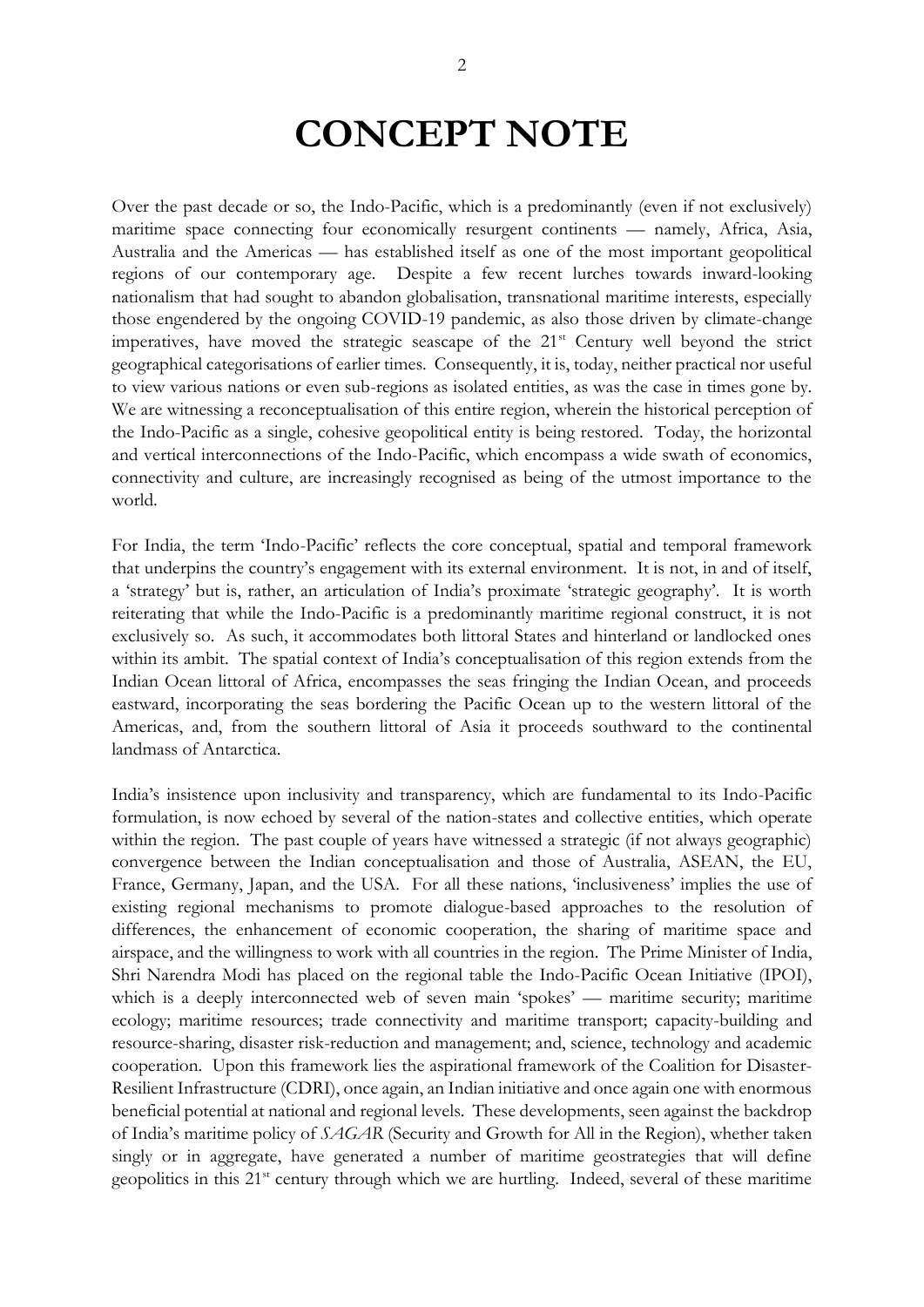geostrategies will inevitably interact intensively and extensively with one another, creating new levels of strategic complexity. In the formulation and execution of these multiple geostrategies, 'transparency' will be a critical ingredient for regional acceptance and hence, success. Transparency, of course, denotes openness of both, intent and action.

For its part, India seeks to meaningfully contribute to the creation and consolidation of an Indo-Pacific built upon five key principles, embodied by five Hindi words, all of which start with the sound 'ess':

- **EXAMMADER (Sammaan): 'Respect'** for all, as well as for an international order that is underpinned by established international law.
- **EXAMPEDE** (Samvaad): **'Dialogue'** to resolve differences and promote comity between nations, as also to optimally use existing structures, whether ASEAN-led ones such as the ASEAN Regional Forum (ARF) and the East Asia Summit (EAS), or others such as the Indian Ocean Rim Association (IORA), the Indian Ocean Commission (IOC), the Djibouti Code of Conduct (DCoC), etc. Nation-states operating within the Indo-Pacific must also formulate specific maritime strategies that will encourage seamless interaction between executive-level maritime structures such as the Indian Ocean Naval Symposium (IONS) and the Western Pacific Naval Symposium (WPNS).
- **ELERGEREY: 'Cooperation'** as the basic means of intercourse between nations and their respective peoples.
- **•**  $\square$  $\square$  $\square$  (Shanti): **'Peace'** as the *sine qua non* for the attainment of economic, material, and societal wellbeing.
- **•**  $\square$  $\square$  $\square$  $\square$  $\square$  $\square$  $\square$  (Samridhdhhi) **'Prosperity'** as encompassing a national, regional, and global sense of economic, material, and societal wellbeing through environmental and ecological sensitivity and climate-change adaptation, the sustainable harvesting of the Earth's resources, and, the equitable distribution of the wealth that accrues from such sustainable exploitation.

How will these multifarious strategies evolve and how might they be expected to shape the Indo-Pacific over the pandemic-ridden immediate future, and beyond it? Clearly, the ability to identify the imperatives, the opportunities, and the challenges, and, equally importantly, to listen-to — and be sensitive-to — the varying perspectives of other States located-in or operating-within the Indo-Pacific, are clear and evident prerequisites if we are to jointly arrive at a mutually beneficial set of solutions.

As has been the case with all previous editions, the National Maritime Foundation (NMF) is proud and privileged to remain the Indian Navy's knowledge-partner and the chief organiser of IPRD-2021.

The 2021 edition of the Indian Navy's annual apex-level international conference, "The Indo-Pacific Regional Dialogue" (IPRD), which will, in deference to the continuing COVID-driven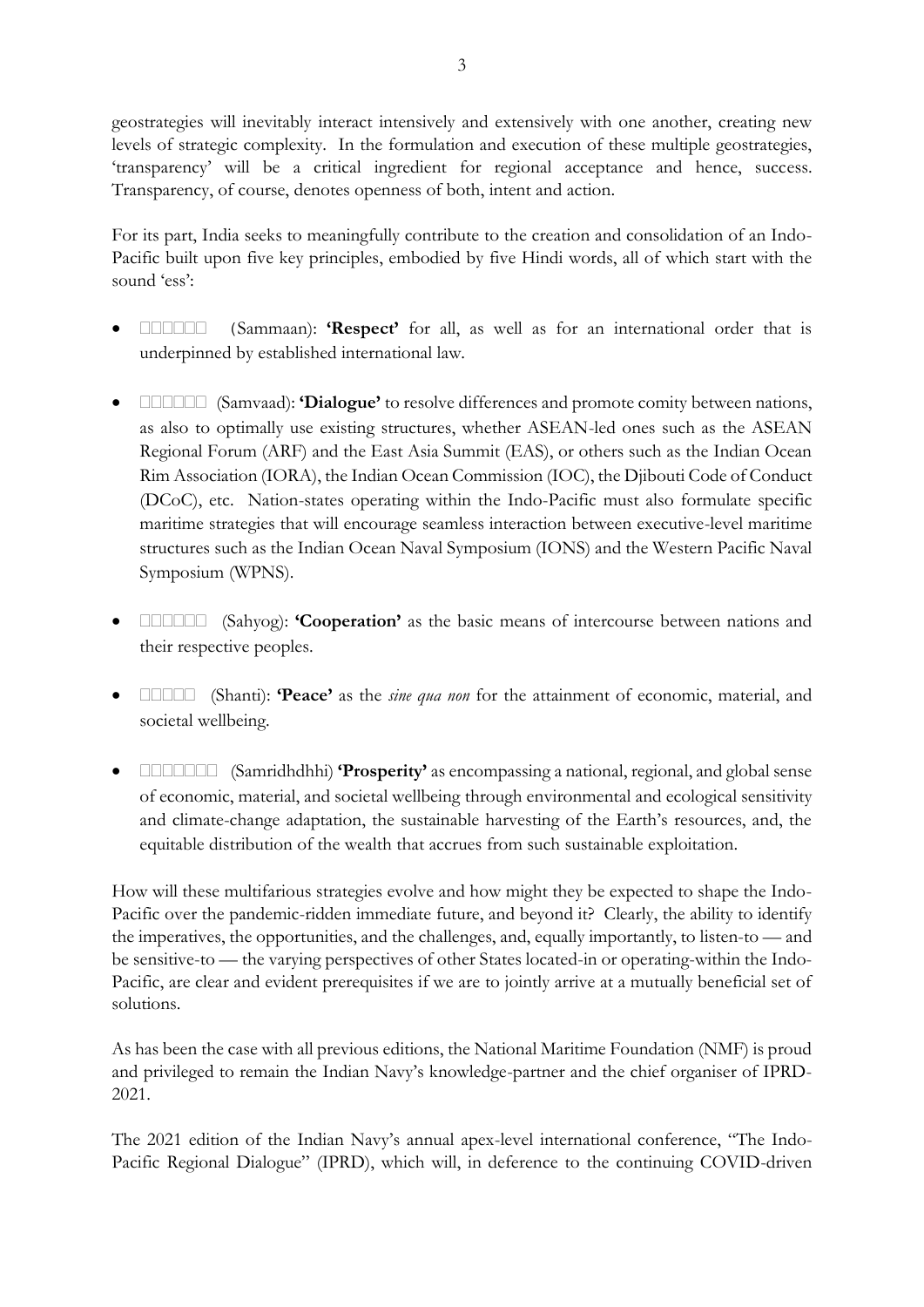travel restrictions in force, be held entirely online on 27, 28, and 29 October, and will explore these weighty questions through a series of eight sessions, each based on contemporary themes.

**IPRD-2021** will focus upon **eight** themes

**Theme 1: Evolving Maritime-Strategies within the Indo-Pacific: Convergences, Divergences, Expectations and Apprehensions**.

**Theme 2: Adaptive Strategies to Address the Impact of Climate Change upon Maritime Security**.

**Theme 3: Port-led Regional Maritime Connectivity and Development Strategies**.

**Theme 4: Cooperative Maritime Domain Awareness (MDA) Strategies within the Indo-Pacific.**

**Theme 5: Impact of the Increasing Recourse to Lawfare upon a Rules-based Indo-Pacific Maritime Order**.

**Theme 6: Strategies to Promote Regional Public-Private Maritime Partnerships**

**Theme 7: Strategies to Address the Manned-Unmanned Conundrum at Sea**

**Theme 8: Energy-Insecurity and Mitigating Strategies.**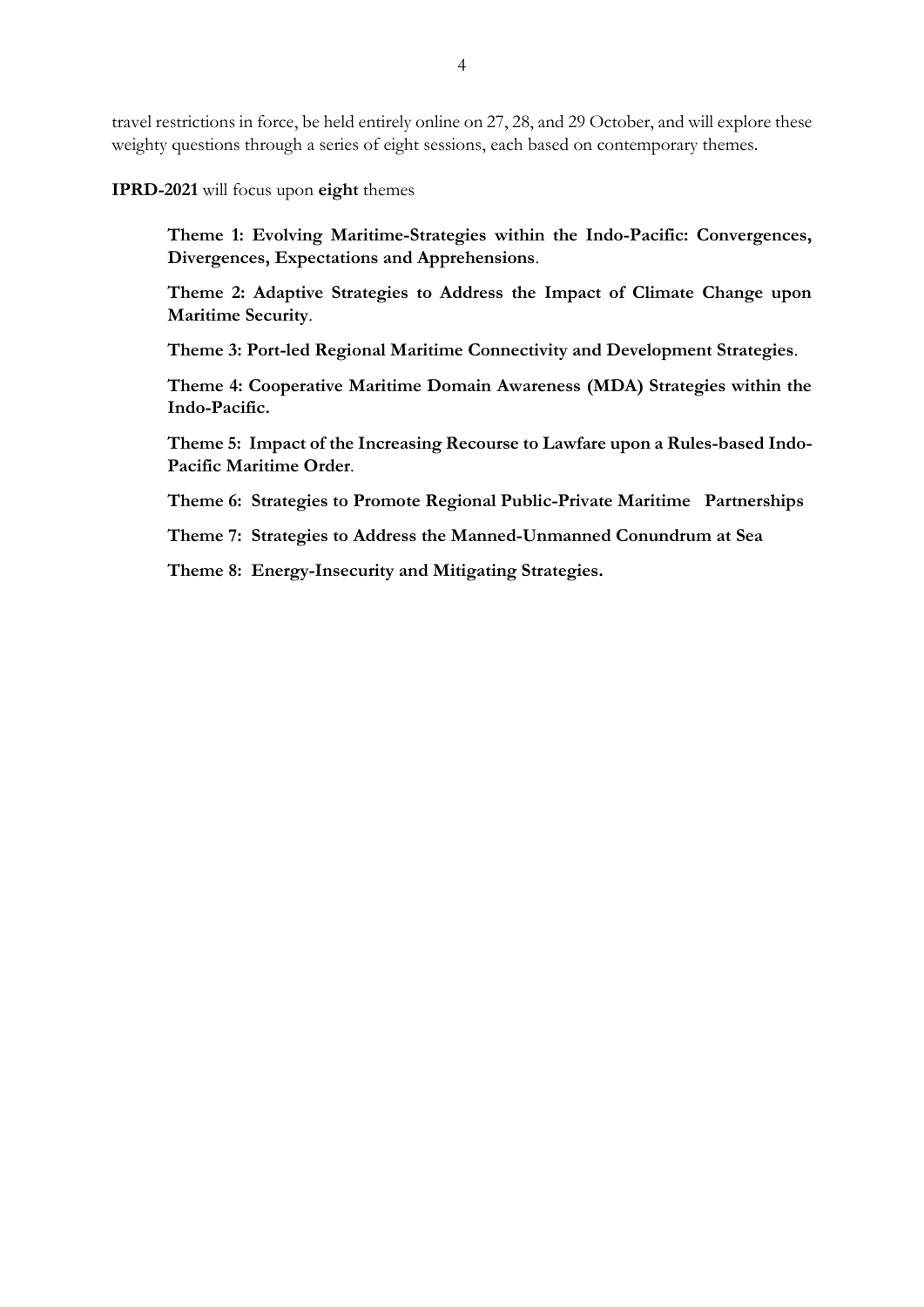## **PROGRAMME**

|                        | Day ONE: 27 October 2021                      |                                             |                                            |  |  |  |
|------------------------|-----------------------------------------------|---------------------------------------------|--------------------------------------------|--|--|--|
|                        | <b>INAUGURAL SESSION (Duration: 1 h 10 m)</b> |                                             |                                            |  |  |  |
|                        | 1130-1240 (IST)                               |                                             |                                            |  |  |  |
| Australia              | $[IST+4.5]$                                   | 1600-1710 B'desh [IST+ 0.5] 1200-1310       | France, Germany, Malta [IST-3.5] 0800-0910 |  |  |  |
|                        | (Queensland), [IST + 5.5] 1700-1810           |                                             |                                            |  |  |  |
| (Canberra, Melbourne)  |                                               |                                             |                                            |  |  |  |
|                        | Israel, Kenya, Madagascar, Russia, KSA        | Japan [IST+3.5] 1500-1610                   | Malaysia, Singapore, Philippines           |  |  |  |
| [IST-2.5] 0900-1010    |                                               |                                             | $[IST+2.5]$ 1400-1510                      |  |  |  |
|                        | Mauritius/ MUT [IST-1.5] 1000-1110            | Sri Lanka, India 1130-1240                  |                                            |  |  |  |
| UK [IST-4.5] 0700-0810 |                                               | USA/EDT [IST-9.5] 0200-0310                 | USA/Hawaii [IST-15.5] 26 Oct: 2000-2110    |  |  |  |
| 1130-1135              | Introduction                                  | <b>EmCee (Satyam Shekhar)</b>               |                                            |  |  |  |
| $(5 \text{ min})$      |                                               |                                             |                                            |  |  |  |
| 1135-1145              | <b>Welcome Address</b>                        | Admiral Sunil Lanba, PVSM, AVSM, IN (Retd)  |                                            |  |  |  |
| $(10 \text{ min})$     |                                               | Chairman,                                   |                                            |  |  |  |
|                        |                                               | National Maritime Foundation,               |                                            |  |  |  |
|                        |                                               | New Delhi, India                            |                                            |  |  |  |
| 1145-1150              |                                               | Introduction of CNS EmCee (Satyam Shekhar)  |                                            |  |  |  |
| $(5 \text{ min})$      |                                               |                                             |                                            |  |  |  |
| 1150-1205              | <b>Inaugural Address</b>                      | Admiral Karambir Singh, PVSM, AVSM, ADC, IN |                                            |  |  |  |
| $(15 \text{ min})$     |                                               | Chief of the Naval Staff, Indian Navy       |                                            |  |  |  |
| 1205-1210              | Introduction of RM                            | EmCee (Satyam Shekhar)                      |                                            |  |  |  |
| $(5 \text{ min})$      |                                               |                                             |                                            |  |  |  |
| 1210-1230              | Keynote                                       | Address Shri Rajnath Singh                  |                                            |  |  |  |
| $(20 \text{ min})$     | (Pre-recorded)                                | Hon'ble Defence Minister                    |                                            |  |  |  |
|                        | Government of India                           |                                             |                                            |  |  |  |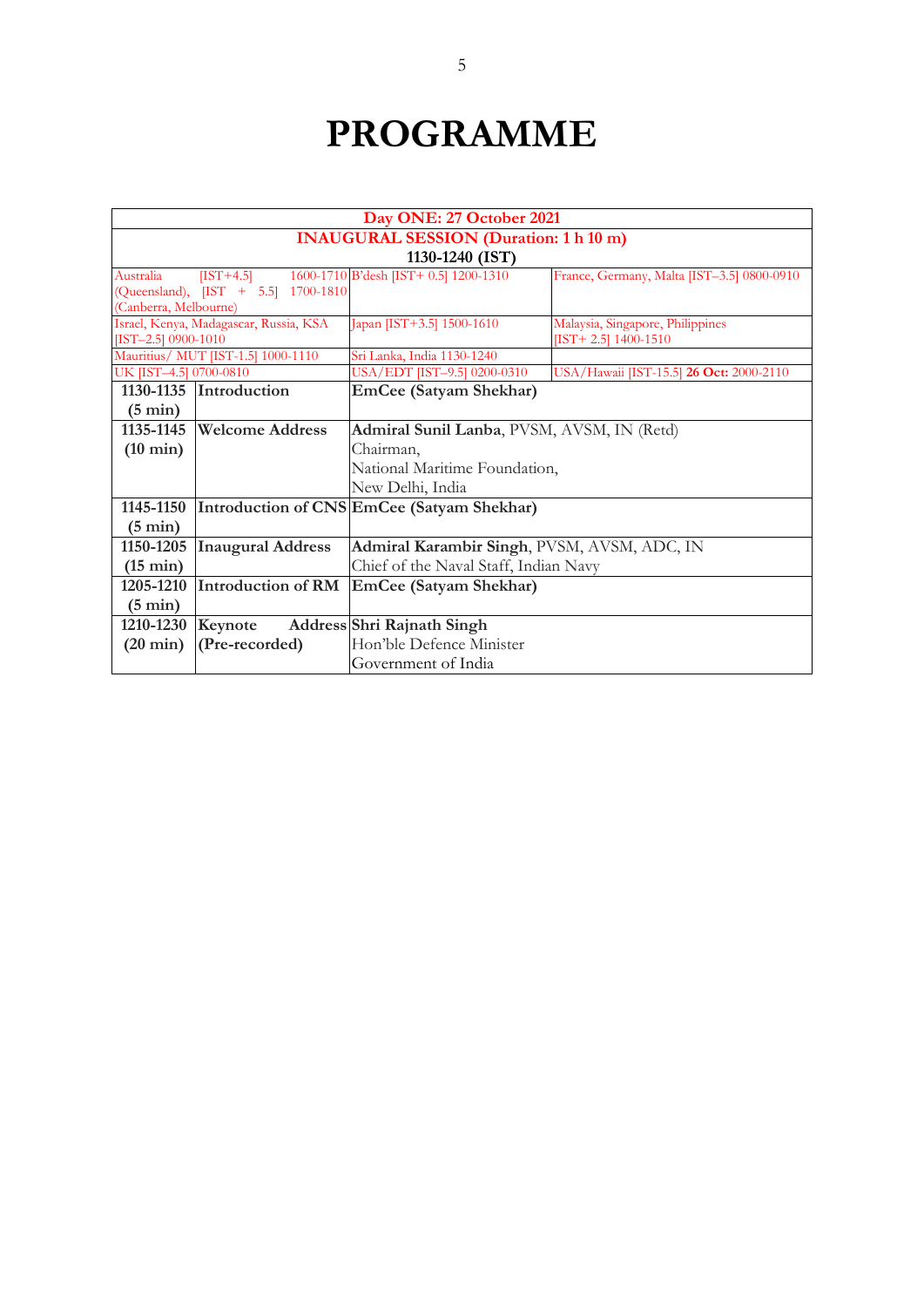|                                    |                                                                                                                                                                                                                                       | PROFESSIONAL SESSION ONE (Duration: 2 h 55 m) 1330 to 1625 (IST)                         |  |  |
|------------------------------------|---------------------------------------------------------------------------------------------------------------------------------------------------------------------------------------------------------------------------------------|------------------------------------------------------------------------------------------|--|--|
|                                    |                                                                                                                                                                                                                                       | Panel Discussion on "Evolving Maritime-Strategies within the Indo-Pacific: Convergences, |  |  |
|                                    |                                                                                                                                                                                                                                       | Divergences, Expectations and Apprehensions"                                             |  |  |
|                                    | Australia [IST+4.5] 1800-2055 (Queensland), [IST + 5.5] B'desh [IST+ 0.5] 1400-1655<br>1900-2155 (Canberra, Melbourne)]                                                                                                               | France, Germany, Malta [IST-3.5]<br>1000-1255                                            |  |  |
| $[TST-2.5]$ 1100-1355              | Israel, Kenya, Madagascar, Russia, KSA                                                                                                                                                                                                | Japan [IST+3.5] 1700-1955<br>Malaysia, Singapore, Philippines<br>$[TST+ 2.5]$ 1600-1855  |  |  |
| Mauritius/ MUT [IST-1.5] 1200-1455 |                                                                                                                                                                                                                                       | USA/Hawaii [IST-15.5]<br>Sri Lanka, India 1330-1625                                      |  |  |
| UK [IST-4.5] 0900-1155             |                                                                                                                                                                                                                                       | USA/EDT [IST-9.5] 0400-0655 2200/26 Oct-0055/27 Oct                                      |  |  |
| 1330-1335<br>$(5 \text{ min})$     | <b>Introduction to the Session</b>                                                                                                                                                                                                    | <b>EmCee (Mr Satyam SHEKHAR)</b>                                                         |  |  |
| 1335-1355                          | <b>Special Address</b>                                                                                                                                                                                                                | Dr Subrahmanyam JAISHANKAR (TBC)                                                         |  |  |
| $(20 \text{ min})$                 |                                                                                                                                                                                                                                       | Hon'ble External Affairs Minister, Government of India                                   |  |  |
| 1355-1405                          | <b>Opening Remarks by</b>                                                                                                                                                                                                             | Vice Admiral Anil CHOPRA,                                                                |  |  |
| $(10 \text{ min})$                 | Moderator                                                                                                                                                                                                                             | PVSM, AVSM, IN (Retd)                                                                    |  |  |
|                                    |                                                                                                                                                                                                                                       | Former Flag Officer Commanding-in-Chief Western Naval                                    |  |  |
|                                    |                                                                                                                                                                                                                                       | Command, Former Flag Officer Commanding-in-Chief Eastern                                 |  |  |
|                                    |                                                                                                                                                                                                                                       | Naval Command, and,                                                                      |  |  |
|                                    |                                                                                                                                                                                                                                       | Former Director General, Indian Coast Guard                                              |  |  |
| 1405-1425                          | <b>Panel Discussion</b>                                                                                                                                                                                                               | <b>Professor Brendan SARGEANT</b>                                                        |  |  |
| $(20 \text{ min})$                 | (15 min presentation followed by 5-min                                                                                                                                                                                                | Professor of Practice in Defence and Strategic Studies and                               |  |  |
| Australia                          | interaction with moderator. Alternatively,                                                                                                                                                                                            | Head, Strategic and Defence Studies Centre (SDSC),                                       |  |  |
| 1935-1955                          | the moderator is free to club all 5-minute<br>slots together)                                                                                                                                                                         | Australian National University (ANU)                                                     |  |  |
|                                    |                                                                                                                                                                                                                                       |                                                                                          |  |  |
| 1425-1445                          | <b>Panel Discussion</b>                                                                                                                                                                                                               | Dr (Ms) Ekaterina KOLDUNOVA                                                              |  |  |
| $(20 \text{ min})$                 | (15 min presentation followed by 5-min<br>Acting Director, ASEAN Centre and Associate Professor,<br>interaction with moderator. Alternatively,<br>Asian and African Studies Department,<br>the moderator is free to club all 5-minute |                                                                                          |  |  |
| Russia                             |                                                                                                                                                                                                                                       |                                                                                          |  |  |
| 1155-1215                          | slots together)                                                                                                                                                                                                                       | MGIMO University, the MFA of Russia Moscow State                                         |  |  |
|                                    |                                                                                                                                                                                                                                       | Institute of International Affairs (University)                                          |  |  |
|                                    |                                                                                                                                                                                                                                       | Ministry of Foreign Affairs of Russia, Moscow                                            |  |  |
| 1445-1505                          | <b>Panel Discussion</b>                                                                                                                                                                                                               | Professor Hideshi TOKUCHI                                                                |  |  |
| $(20 \text{ min})$                 | (15 min presentation followed by 5-min President,                                                                                                                                                                                     |                                                                                          |  |  |
| Japan                              | interaction with moderator. Alternatively,<br>the moderator is free to club all 5-minute                                                                                                                                              | Research Institute for Peace and Security (RIPS)                                         |  |  |
| 1815-1835                          | slots together)                                                                                                                                                                                                                       | Tokyo, Japan                                                                             |  |  |
| 1505-1525                          | <b>Panel Discussion</b>                                                                                                                                                                                                               | Dr Frédéric GRARE                                                                        |  |  |
| $(20 \text{ min})$                 | (15 min presentation followed by 5-min                                                                                                                                                                                                | Senior Policy Fellow                                                                     |  |  |
| France                             | interaction with moderator. Alternatively,                                                                                                                                                                                            |                                                                                          |  |  |
| 1135-1155                          | the moderator is free to club all 5-minute. Asia Programme<br>slots together)                                                                                                                                                         | European Council on Foreign Relations                                                    |  |  |
|                                    |                                                                                                                                                                                                                                       | Paris, France                                                                            |  |  |
| 1525-1545                          | <b>Panel Discussion</b>                                                                                                                                                                                                               | Mr Jeffrey PAYNE                                                                         |  |  |
| $(20 \text{ min})$                 | (15 min presentation followed by 5-min Manager of Academic Affairs                                                                                                                                                                    |                                                                                          |  |  |
| <b>USA</b>                         | interaction with moderator. Alternatively,                                                                                                                                                                                            | The Near East South Asia Center for Strategic Studies                                    |  |  |
| 0555-0615                          | the moderator is free to club all 5-minute<br>slots together)                                                                                                                                                                         | Washington, DC, USA                                                                      |  |  |
| 1545-1615                          | <b>Audience Interaction</b>                                                                                                                                                                                                           | Moderated by Vice Admiral Anil CHOPRA,                                                   |  |  |
| $(30 \text{ min})$                 |                                                                                                                                                                                                                                       | PVSM, AVSM, IN (Retd)                                                                    |  |  |
|                                    |                                                                                                                                                                                                                                       | Former Flag Officer Commanding-in-Chief Western Naval                                    |  |  |
|                                    |                                                                                                                                                                                                                                       | Command, Former Flag Officer Commanding-in-Chief Eastern                                 |  |  |
|                                    |                                                                                                                                                                                                                                       | Naval Command, and,                                                                      |  |  |
|                                    |                                                                                                                                                                                                                                       | Former Director General, Indian Coast Guard                                              |  |  |
| 1615-1625                          | <b>Summative Remarks by</b>                                                                                                                                                                                                           | Vice Admiral Anil CHOPRA,                                                                |  |  |
| $(10 \text{ min})$                 | Moderator                                                                                                                                                                                                                             | PVSM, AVSM, IN (Retd)                                                                    |  |  |
|                                    |                                                                                                                                                                                                                                       | Former Flag Officer Commanding-in-Chief Western Naval                                    |  |  |
|                                    |                                                                                                                                                                                                                                       | Command, Former Flag Officer Commanding-in-Chief Eastern                                 |  |  |
|                                    |                                                                                                                                                                                                                                       | Naval Command, and,                                                                      |  |  |
|                                    |                                                                                                                                                                                                                                       | Former Director General, Indian Coast Guard                                              |  |  |
| 1625-1645                          | <b>Tea Break</b>                                                                                                                                                                                                                      |                                                                                          |  |  |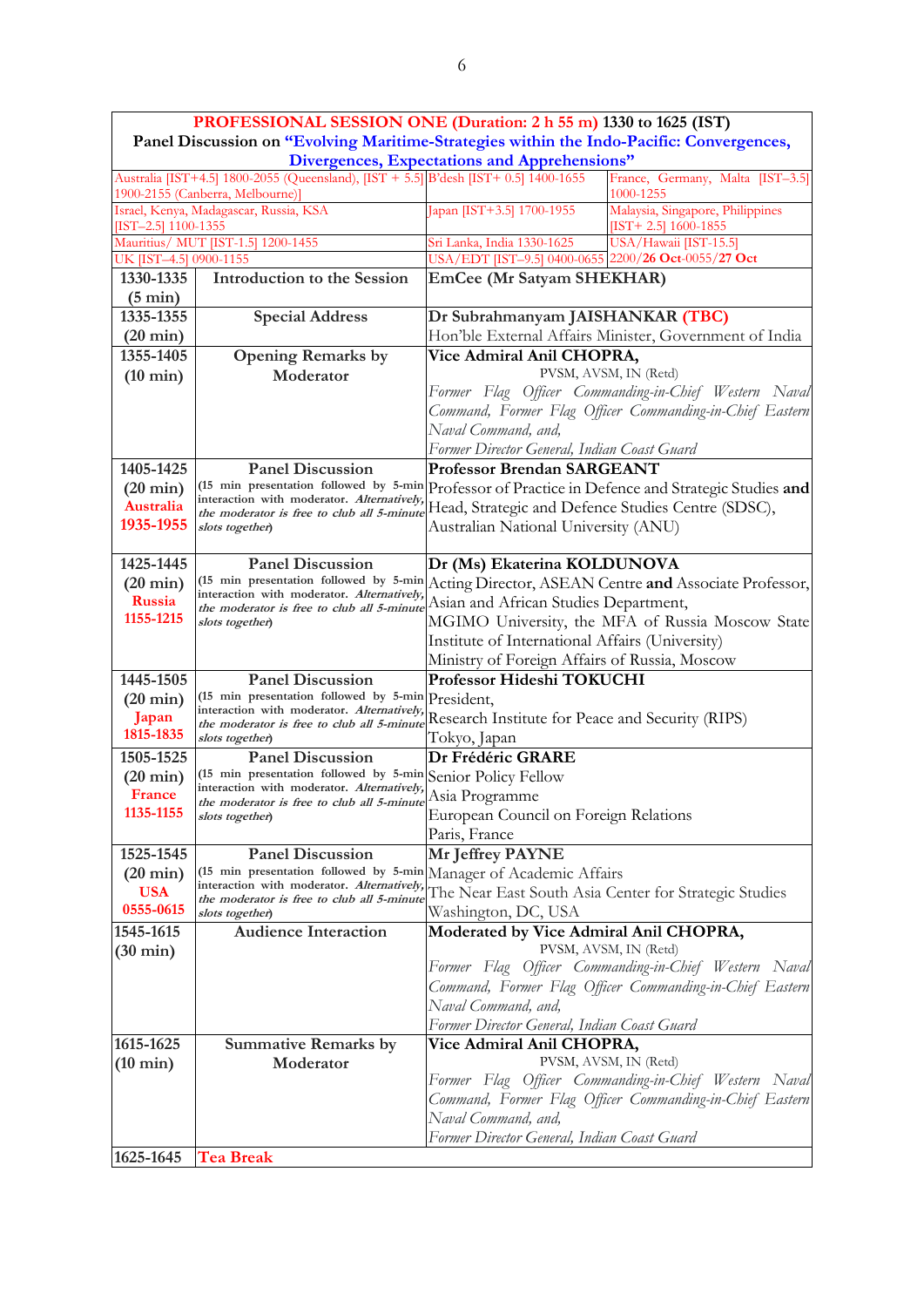|                        |                                                                                                                    | PROFESSIONAL SESSION TWO (Duration: 2 h 55 m           |                                                            |  |  |
|------------------------|--------------------------------------------------------------------------------------------------------------------|--------------------------------------------------------|------------------------------------------------------------|--|--|
|                        | "Adaptive Strategies to Address the Impact of Climate Change upon Maritime Security"                               |                                                        |                                                            |  |  |
|                        |                                                                                                                    | 1645-1940 (IST)                                        |                                                            |  |  |
| Australia              |                                                                                                                    | B'desh [IST+ 0.5] 1715-2010                            | France, Germany, Malta [IST-3.5]                           |  |  |
|                        | [IST+4.5] 2115-0010 on 28 Oct (Queensland); [IST + 5.5]<br>1315-1610<br>2215-0110 on 28 Oct (Canberra, Melbourne)] |                                                        |                                                            |  |  |
| $[IST-2.5]$ 1415-1710  | Israel, Kenya, Madagascar, Russia, KSA                                                                             | Japan [IST+3.5] 2015-2310                              | Malaysia, Singapore, Philippines<br>$[IST+ 2.5]$ 1915-2210 |  |  |
|                        | Mauritius/ MUT [IST-1.5] 1515-1810                                                                                 | Sri Lanka, India 1645-1940                             | USA/Hawaii [IST-15.5] 0115-0410                            |  |  |
| UK [IST-4.5] 1215-1510 |                                                                                                                    | USA/EDT [IST-9.5] 0715-1010                            |                                                            |  |  |
|                        | 1645-1650 Introduction to the Session                                                                              | <b>EmCee (Satyam SHEKHAR)</b>                          |                                                            |  |  |
| $(5 \text{ min})$      |                                                                                                                    |                                                        |                                                            |  |  |
| 1650-1710              | <b>Special Address</b>                                                                                             | Admiral Sunil LANBA, PVSM, AVSM, IN (Retd)             |                                                            |  |  |
| $(20 \text{ min})$     |                                                                                                                    |                                                        | Chairman, National Maritime Foundation, New Delhi          |  |  |
| 1710-1720              | <b>Opening Remarks by</b>                                                                                          | Dr Srikanta K Panigrahi                                |                                                            |  |  |
| $(10 \text{ min})$     | Moderator                                                                                                          | Director-General and Distinguished Research Fellow     |                                                            |  |  |
|                        |                                                                                                                    | Indian Institute of Sustainable Development (IISD)     |                                                            |  |  |
|                        |                                                                                                                    | New Delhi, India                                       |                                                            |  |  |
| 1720-1740              | <b>Panel Discussion</b><br>(15 min presentation followed by 5-min                                                  | <b>Professor Rajib SHAW</b>                            |                                                            |  |  |
| $(20 \text{ min})$     | interaction with moderator. Alternatively, the                                                                     | Professor and Director                                 |                                                            |  |  |
| Japan<br>2050-2110     | moderator is free to club all 5-minute slots                                                                       | India Japan Laboratory (IJL)                           |                                                            |  |  |
|                        | together)                                                                                                          | Keio University, Fujisawa, Japan                       |                                                            |  |  |
| 1740-1800              | <b>Panel Discussion</b>                                                                                            | Dr Nicolas REGAUD                                      |                                                            |  |  |
| $(20 \text{ min})$     | (15 min presentation followed by 5-min<br>interaction with moderator. Alternatively, the                           | Director for International Development,                |                                                            |  |  |
| France                 | moderator is free to club all 5-minute slots                                                                       | Institut de Recherche Stratégique de l'Ecole Militaire |                                                            |  |  |
| 1410-1430              | together)                                                                                                          | (IRSEM), Paris, France                                 |                                                            |  |  |
| 1800-1820              | <b>Panel Discussion</b>                                                                                            | Dr Pushp BAJAJ                                         |                                                            |  |  |
| $(20 \text{ min})$     | (15 min presentation followed by 5-min Research Fellow,<br>interaction with moderator. Alternatively, the          |                                                        |                                                            |  |  |
|                        | moderator is free to club all 5-minute slots<br>together)                                                          | National Maritime Foundation, New Delhi, India         |                                                            |  |  |
| 1820-1840              | <b>Panel Discussion</b>                                                                                            | Professor (Dr) Dhanasree JAYARAM                       |                                                            |  |  |
| $(20 \text{ min})$     | (15 min presentation followed by 5-min                                                                             | Department of Geopolitics & International Relations    |                                                            |  |  |
|                        | interaction with moderator. Alternatively, the                                                                     | Manipal Academy of Higher Education (MAHE)             |                                                            |  |  |
|                        | moderator is free to club all 5-minute slots<br>together)                                                          | Karnataka, India                                       |                                                            |  |  |
| 1840-1900              | <b>Panel Discussion</b>                                                                                            | Dr Yugraj Singh YADAVA                                 |                                                            |  |  |
| $(20 \text{ min})$     | (15 min presentation followed by 5-min Director,                                                                   |                                                        |                                                            |  |  |
|                        | interaction with moderator. Alternatively, the                                                                     | Bay of Bengal Programme- Inter-Governmental            |                                                            |  |  |
|                        | moderator is free to club all 5-minute slots<br>together)                                                          | Organisation (BOPP-IGO), Chennai, India                |                                                            |  |  |
| 1900-1930              | <b>Audience Interaction</b>                                                                                        | Moderated by Dr Srikanta K Panigrahi                   |                                                            |  |  |
| $(30 \text{ min})$     |                                                                                                                    | Director-General and Distinguished Research Fellow     |                                                            |  |  |
|                        |                                                                                                                    | Indian Institute of Sustainable Development (IISD)     |                                                            |  |  |
|                        |                                                                                                                    | New Delhi, India                                       |                                                            |  |  |
| 1930-1940              | <b>Summative Remarks by</b>                                                                                        | Dr Srikanta K Panigrahi                                |                                                            |  |  |
| $(10 \text{ min})$     | Moderator                                                                                                          | Director-General and Distinguished Research Fellow     |                                                            |  |  |
|                        |                                                                                                                    | Indian Institute of Sustainable Development (IISD)     |                                                            |  |  |
|                        |                                                                                                                    | New Delhi, India                                       |                                                            |  |  |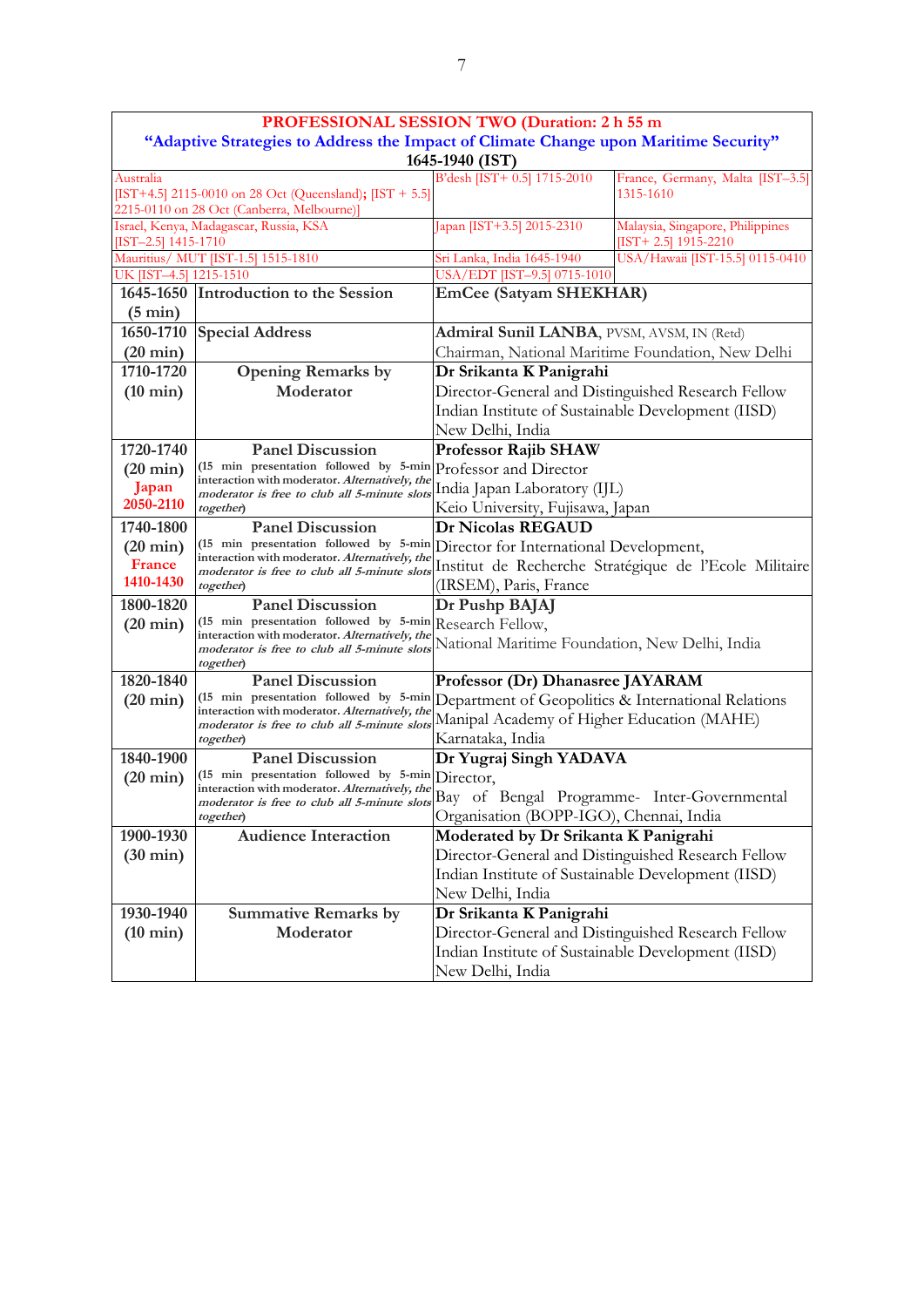|                                                                | Day TWO: 28 October 2021                                                                                                                                     |                                                                                           |                                                            |  |
|----------------------------------------------------------------|--------------------------------------------------------------------------------------------------------------------------------------------------------------|-------------------------------------------------------------------------------------------|------------------------------------------------------------|--|
|                                                                | DAY TWO: PROFESSIONAL SESSION THREE (Duration: 2 h 55 m)                                                                                                     |                                                                                           |                                                            |  |
|                                                                | "Port-led Regional Maritime Connectivity and Development Strategies"<br>0945-1240 (IST)                                                                      |                                                                                           |                                                            |  |
|                                                                | Australia [IST+4.5] 1415-1710 (Queensland); [IST + 5.5] B'desh [IST+ 0.5] 1015-1310                                                                          |                                                                                           | France, Germany, Malta [IST-3.5]                           |  |
|                                                                | 1515-1810 (Canberra, Melbourne)                                                                                                                              |                                                                                           | 0615-0910                                                  |  |
| $[IST-2.5] 0715-1010$                                          | Israel, Kenya, Madagascar, Russia, KSA                                                                                                                       | Japan [IST+3.5] 1315-1610                                                                 | Malaysia, Singapore, Philippines<br>$[TST+ 2.5]$ 1215-1510 |  |
|                                                                | Mauritius/ MUT [IST-1.5] 0815-1110                                                                                                                           | Sri Lanka, India 0945-1240                                                                | USA/Hawaii [IST-15.5]                                      |  |
| UK [IST-4.5] 0515-0810                                         |                                                                                                                                                              | USA/EDT [IST-9.5] 0015-0310                                                               | 1815/27 Oct to 2110/27 Oct                                 |  |
| 0945-0950                                                      | Introduction to the Session                                                                                                                                  | <b>EmCee (Satyam SHEKHAR)</b>                                                             |                                                            |  |
| $(5 \text{ min})$                                              |                                                                                                                                                              |                                                                                           |                                                            |  |
| 0950-1010                                                      | <b>Special Address</b>                                                                                                                                       |                                                                                           | Admiral Jayanath COLOMBAGE, RSP, VSV, USP, SLN             |  |
| $(20 \text{ min})$                                             |                                                                                                                                                              | (Retd)                                                                                    |                                                            |  |
|                                                                |                                                                                                                                                              | Former Commander of the Sri Lanka Navy                                                    |                                                            |  |
|                                                                |                                                                                                                                                              |                                                                                           | Secretary for Foreign Affairs to H.E. the President of Sri |  |
|                                                                |                                                                                                                                                              | Lanka, Colombo, Sri Lanka                                                                 |                                                            |  |
| 1010-1020                                                      | <b>Opening Remarks by</b>                                                                                                                                    | Mr Subrat TRIPATHY,                                                                       |                                                            |  |
| $(10 \text{ min})$                                             | Moderator                                                                                                                                                    | CEO Adani Ports & SEZ Ltd                                                                 |                                                            |  |
|                                                                |                                                                                                                                                              | Ahmedabad, Gujarat, India                                                                 |                                                            |  |
| 1020-1040                                                      | <b>Panel Discussion</b>                                                                                                                                      | Cdr (Retd) ANG Chin Hup                                                                   |                                                            |  |
| $(20 \text{ min})$                                             | (15 min presentation followed by 5-min<br>interaction with moderator. Alternatively,                                                                         | Centre Head, Maritime Economics and Industries                                            |                                                            |  |
| Malaysia                                                       | the moderator is free to club all 5-minute                                                                                                                   | Maritime Institute of Malaysia (MIMA)                                                     |                                                            |  |
| 1250-1310                                                      | slots together)                                                                                                                                              | Kuala Lumpur, Malaysia                                                                    |                                                            |  |
| 1040-1100                                                      | <b>Panel Discussion</b>                                                                                                                                      | Admiral Jayantha PERERA, RWP, VSV, USP, SLN,                                              |                                                            |  |
| $(20 \text{ min})$                                             | (15 min presentation followed by 5-min (Retd)<br>interaction with moderator. Alternatively,<br>the moderator is free to club all 5-minute<br>slots together) | Former Commander of the Sri Lanka Navy                                                    |                                                            |  |
| 1100-1120                                                      | <b>Panel Discussion</b>                                                                                                                                      | <b>Professor Colin F DUFFIELD</b>                                                         |                                                            |  |
| $(20 \text{ min})$                                             | (15 min presentation followed by 5-min                                                                                                                       | Professor of Engineering Project Management,                                              |                                                            |  |
| interaction with moderator. Alternatively,<br><b>Australia</b> |                                                                                                                                                              | the moderator is free to club all 5-minute Deputy Head of Department (Academic), Dept. of |                                                            |  |
| 1630-1650)                                                     | slots together)                                                                                                                                              | Infrastructure Engineering, The University of                                             |                                                            |  |
|                                                                |                                                                                                                                                              |                                                                                           |                                                            |  |
|                                                                |                                                                                                                                                              | Melbourne, Australia<br>Dr Tomonori YOSHIZAKI                                             |                                                            |  |
| 1120-1140                                                      | <b>Panel Discussion</b><br>(15 min presentation followed by 5-min                                                                                            |                                                                                           |                                                            |  |
| $(20 \text{ min})$                                             | interaction with moderator. Alternatively,                                                                                                                   | Professor and Director, Policy Simulation                                                 |                                                            |  |
| Japan<br>1450-1510                                             | the moderator is free to club all 5-minute                                                                                                                   |                                                                                           | The National Institute of Defense Studies (NIDS) of the    |  |
|                                                                | slots together)                                                                                                                                              | Ministry of Defense, Japan                                                                |                                                            |  |
| 1140-1200                                                      | <b>Panel Discussion</b><br>(15 min presentation followed by 5-min Vice Chancellor,                                                                           | Rear Admiral M Khaled IQBAL, BSP, BN                                                      |                                                            |  |
| $(20 \text{ min})$                                             | interaction with moderator. Alternatively,                                                                                                                   |                                                                                           |                                                            |  |
| <b>Bangladesh</b><br>1210-1230                                 | the moderator is free to club all 5-minute                                                                                                                   | Bangabandhu<br>Sheikh                                                                     | Mujibur<br>Rahman<br>Maritime                              |  |
|                                                                | slots together)                                                                                                                                              | University, Bangladesh                                                                    |                                                            |  |
| 1200-1230                                                      | <b>Audience Interaction</b>                                                                                                                                  | Moderated by Mr Subrat TRIPATHY,                                                          |                                                            |  |
| $(30 \text{ min})$                                             |                                                                                                                                                              | CEO Adani Ports & SEZ Ltd,                                                                |                                                            |  |
|                                                                |                                                                                                                                                              | Ahmedabad, Gujarat, India                                                                 |                                                            |  |
| 1230-1240                                                      | Summative<br>Remarks                                                                                                                                         | by Mr Subrat TRIPATHY,                                                                    |                                                            |  |
| $(10 \text{ min})$                                             | Moderator                                                                                                                                                    | CEO Adani Ports & SEZ Ltd                                                                 |                                                            |  |
|                                                                |                                                                                                                                                              | Ahmedabad, Gujarat, India                                                                 |                                                            |  |
| 1240-1335                                                      | <b>Lunch Break</b>                                                                                                                                           |                                                                                           |                                                            |  |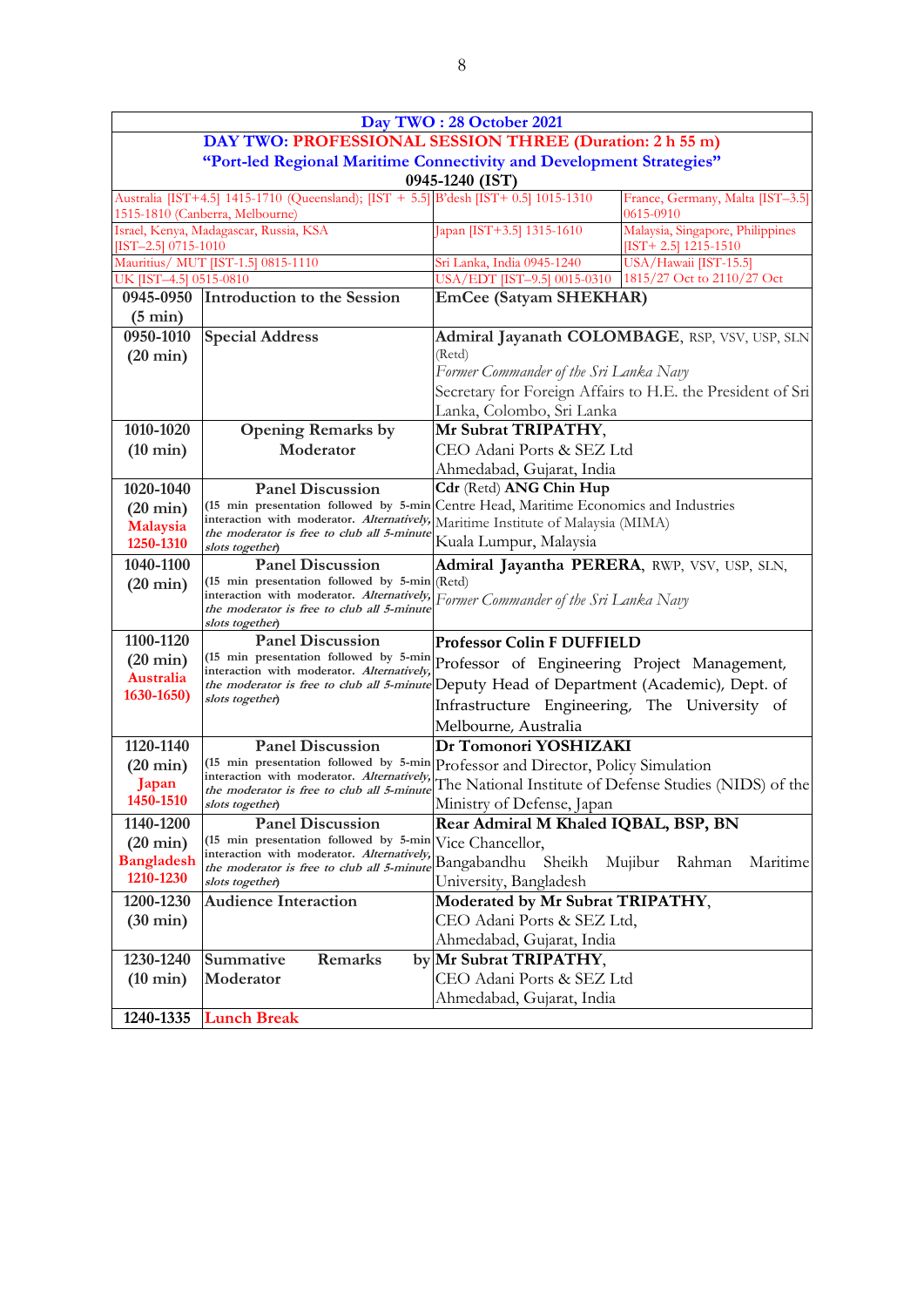|                                                                                                                        | DAY TWO: PROFESSIONAL SESSION FOUR (Duration: 2 h 55 m)                                     |                                                           |                                                                |  |  |
|------------------------------------------------------------------------------------------------------------------------|---------------------------------------------------------------------------------------------|-----------------------------------------------------------|----------------------------------------------------------------|--|--|
|                                                                                                                        | "Cooperative Maritime Domain Awareness (MDA) Strategies within the Indo-Pacific"            |                                                           |                                                                |  |  |
|                                                                                                                        |                                                                                             | 1335-1630 (IST)                                           |                                                                |  |  |
| Australia [IST+4.5] 1805-2100 (Queensland); [IST + 5.5] B'desh [IST+ 0.5] 1405-1700<br>1905-2200 (Canberra, Melbourne) |                                                                                             |                                                           | France, Germany, Malta [IST-3.5]<br>1005-1300                  |  |  |
| Israel, Kenya, Madagascar, Russia, KSA<br>$[IST-2.5]$ 1105-1400                                                        |                                                                                             | Japan [IST+3.5] 1705-2000                                 | Malaysia, Singapore, Philippines<br>[IST+2.5] $1605-1900$      |  |  |
|                                                                                                                        | Mauritius/ MUT [IST-1.5] 1205-1500                                                          | Sri Lanka, India 1335-1630                                | USA/Hawaii [IST-15.5]                                          |  |  |
| UK [IST-4.5] 0905-1200                                                                                                 |                                                                                             | USA/EDT [IST-9.5] 0405-0700<br>2205/27 Oct to 0100/28 Oct |                                                                |  |  |
| 1335-1340                                                                                                              | <b>Introduction to the Session</b>                                                          | EmCee (Satyam SHEKHAR)                                    |                                                                |  |  |
| $(5 \text{ min})$                                                                                                      |                                                                                             |                                                           |                                                                |  |  |
| 1340-1400                                                                                                              | <b>Special Address</b>                                                                      | Admiral Ravindra C WIJEGUNARATNE,                         |                                                                |  |  |
| $(20 \text{ min})$                                                                                                     |                                                                                             | WV, RWP & Bar, RSP, VSV, USP, NI(M), SLN (Retd)           |                                                                |  |  |
|                                                                                                                        |                                                                                             | Former Chief of Defence Staff of Sri Lanka Armed Forces   |                                                                |  |  |
| 1400-1410                                                                                                              | <b>Opening Remarks by</b>                                                                   |                                                           | Rear Admiral M Lokmanur Rahman, NBP, NGP, BN                   |  |  |
| $(10 \text{ min})$                                                                                                     | Moderator                                                                                   |                                                           | Former Chairman, Bangladesh Institute of Maritime Research And |  |  |
| <b>Bangladesh</b><br>1430-1440                                                                                         |                                                                                             | Development (BIMRAD)                                      |                                                                |  |  |
| 1410-1430                                                                                                              | <b>Panel Discussion</b>                                                                     | Mr Martin Cauchi-INGLOTT                                  |                                                                |  |  |
| $(20 \text{ min})$                                                                                                     | (15 min presentation followed by 5-min Project Director,                                    |                                                           |                                                                |  |  |
| Malta                                                                                                                  | interaction with moderator. Alternatively,<br>the moderator is free to club all 5-minute    |                                                           | EU CRIMARIO II Project (South Asia, South East Asia,           |  |  |
| 1040-1100                                                                                                              | slots together)                                                                             | & Indian Ocean Regions), Malta                            |                                                                |  |  |
| 1430-1450                                                                                                              | <b>Panel Discussion</b>                                                                     | Rear Admiral KM RAMAKRISHNAN, VSM, IN                     |                                                                |  |  |
| $(20 \text{ min})$                                                                                                     | (15 min presentation followed by 5-min                                                      | Assistant Chief of the Naval Staff (Communication,        |                                                                |  |  |
|                                                                                                                        | interaction with moderator. Alternatively,                                                  | Space, and Network-Centric Operations),                   |                                                                |  |  |
|                                                                                                                        | the moderator is free to club all 5-minute<br>slots together)                               | Indian Navy, New Delhi                                    |                                                                |  |  |
| 1450-1510                                                                                                              | <b>Panel Discussion</b>                                                                     | Mr Raj MOHABEER                                           |                                                                |  |  |
| $(20 \text{ min})$                                                                                                     | (15 min presentation followed by 5-min                                                      | Officer in Charge,                                        |                                                                |  |  |
| <b>Mauritius</b>                                                                                                       | interaction with moderator. Alternatively,<br>the moderator is free to club all 5-minute    | General Secretariat, Indian Ocean Commission (IOC),       |                                                                |  |  |
| 1320-1340                                                                                                              | slots together)                                                                             | Ebène, Mauritius                                          |                                                                |  |  |
| 1510-1530                                                                                                              | <b>Panel Discussion</b>                                                                     | Dr Navi RAMGOLAM                                          |                                                                |  |  |
| $(20 \text{ min})$                                                                                                     | (15 min presentation followed by 5-min International Liaison Officer (Mauritius) and Deputy |                                                           |                                                                |  |  |
| Madagascar                                                                                                             | interaction with moderator. Alternatively,                                                  | Director-General,                                         |                                                                |  |  |
| 1240-1300                                                                                                              | the moderator is free to club all 5-minute<br>slots together)                               | Regional Maritime<br>Information Fusion Centre            |                                                                |  |  |
|                                                                                                                        |                                                                                             | (RMIFC), Madagascar                                       |                                                                |  |  |
| 1530-1550                                                                                                              | <b>Panel Discussion</b>                                                                     | Lt Col LESTER Yong Jia Rong                               |                                                                |  |  |
| $(20 \text{ min})$                                                                                                     | (15 min presentation followed by 5-min Head,                                                |                                                           |                                                                |  |  |
| Singapore                                                                                                              | interaction with moderator. Alternatively,                                                  | Information Fusion Centre, Singapore                      |                                                                |  |  |
| 1800-1820                                                                                                              | the moderator is free to club all 5-minute<br>slots together)                               |                                                           |                                                                |  |  |
| 1550-1620                                                                                                              | <b>Audience Interaction</b>                                                                 |                                                           | Moderated by Rear Admiral M Lokmanur Rahman,                   |  |  |
| $(30 \text{ min})$                                                                                                     |                                                                                             | NBP, NGP, BN                                              |                                                                |  |  |
| <b>Bangladesh</b>                                                                                                      |                                                                                             |                                                           | Former Chairman, Bangladesh Institute of Maritime Research And |  |  |
| 1620-1650                                                                                                              |                                                                                             | Development (BIMRAD)                                      |                                                                |  |  |
| 1620-1630                                                                                                              | <b>Summative Remarks by</b>                                                                 |                                                           | Rear Admiral M Lokmanur Rahman, NBP, NGP, BN                   |  |  |
| $(10 \text{ min})$                                                                                                     | Moderator                                                                                   |                                                           | Former Chairman, Bangladesh Institute of Maritime Research And |  |  |
| <b>Bangladesh</b>                                                                                                      |                                                                                             | Development (BIMRAD)                                      |                                                                |  |  |
| 1650-1700                                                                                                              |                                                                                             |                                                           |                                                                |  |  |
| 1630-1645                                                                                                              | <b>TEA BREAK</b>                                                                            |                                                           |                                                                |  |  |
| $15 \text{ min}$                                                                                                       |                                                                                             |                                                           |                                                                |  |  |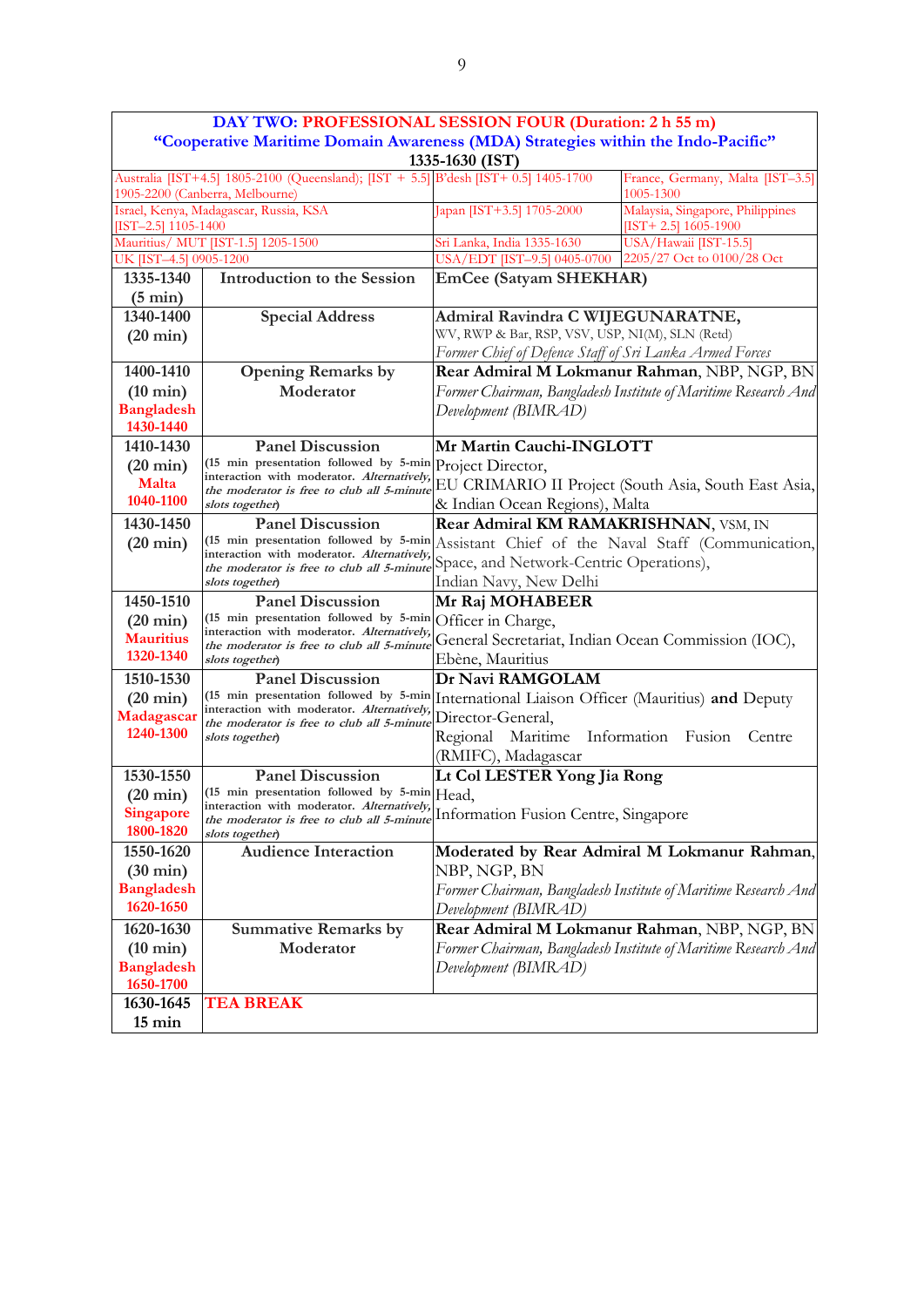|                                | DAY TWO: PROFESSIONAL SESSION FIVE (Duration: 2 h 55 m)                                                                              |                                                         |                                                            |  |
|--------------------------------|--------------------------------------------------------------------------------------------------------------------------------------|---------------------------------------------------------|------------------------------------------------------------|--|
|                                | "Impact of the Increasing Recourse to Lawfare upon a Rules-based Indo-Pacific Maritime                                               |                                                         |                                                            |  |
|                                |                                                                                                                                      | Order"                                                  |                                                            |  |
|                                |                                                                                                                                      | 1645-1940 (IST)                                         |                                                            |  |
|                                | Australia [IST+4.5] 2115-0010/29 Oct (Queensland); [IST B'desh [IST+ 0.5] 1715-2010<br>+ 5.5] 2215-0110/29 Oct (Canberra, Melbourne) |                                                         | France, Germany, Malta [IST-3.5]<br>1315-1610              |  |
| $[IST-2.5]$ 1415-1710          | Israel, Kenya, Madagascar, Russia, KSA                                                                                               | Japan [IST+3.5] 2015-2310                               | Malaysia, Singapore, Philippines<br>$[TST+ 2.5]$ 1915-2210 |  |
|                                | Mauritius/ MUT [IST-1.5] 1515-1810                                                                                                   | Sri Lanka, India 1645-1940                              | USA/Hawaii [IST-15.5]                                      |  |
| UK [IST-4.5] 1215-1510         |                                                                                                                                      | USA/EDT [IST-9.5] 0715-1010                             | 0115-00410                                                 |  |
| 1645-1650<br>$(5 \text{ min})$ | <b>Introduction to the Session</b>                                                                                                   | <b>EmCee (Satyam SHEKHAR)</b>                           |                                                            |  |
| 1650-1710                      | <b>Special Address</b>                                                                                                               | Rear Admiral Michael McDEVITT, USN (Retd)               |                                                            |  |
| $(20 \text{ min})$             |                                                                                                                                      | Senior Fellow                                           |                                                            |  |
| <b>USA</b>                     |                                                                                                                                      | Center for Naval Analyses (CNA),                        |                                                            |  |
| 0720-0740                      |                                                                                                                                      | Arlington, USA                                          |                                                            |  |
| 1710-1720                      | <b>Opening Remarks by</b>                                                                                                            | Professor James KRASKA, JD, SJD                         |                                                            |  |
| $(10 \text{ min})$             | Moderator                                                                                                                            |                                                         | Chairman and Charles H Stockton Professor of               |  |
| <b>USA</b>                     |                                                                                                                                      | International Maritime Law,                             |                                                            |  |
| 0740-0750                      |                                                                                                                                      | Stockton Center for International Law,                  |                                                            |  |
|                                |                                                                                                                                      | United States Naval War College                         |                                                            |  |
| 1720-1740                      | <b>Panel Discussion</b>                                                                                                              |                                                         | Undersecretary Admiral (Dr) Joel S Garcia, PCG             |  |
| $(20 \text{ min})$             | (15 min presentation followed by 5-min (Retd), HD, Al-Haj                                                                            |                                                         |                                                            |  |
| <b>Philippines</b>             | interaction with moderator. Alternatively, the<br>moderator is free to club all 5-minute slots                                       | Executive Director,                                     |                                                            |  |
| 1950-2010                      | together)                                                                                                                            | National Coast Watch Council Secretariat,               |                                                            |  |
|                                |                                                                                                                                      | Republic of the Philippines                             |                                                            |  |
| 1740-1800                      | <b>Panel Discussion</b>                                                                                                              | Ms Jane CHAN Git Yin                                    |                                                            |  |
| $(20 \text{ min})$             | (15 min presentation followed by 5-min Senior Fellow and Coordinator, Maritime Security                                              |                                                         |                                                            |  |
| <b>Singapore</b>               | interaction with moderator. Alternatively, the<br>moderator is free to club all 5-minute slots                                       | Programme,                                              |                                                            |  |
| 2010-2030                      | together)                                                                                                                            | Institute of Defence and Strategic Studies (IDSS),      |                                                            |  |
|                                |                                                                                                                                      | The S Rajaratnam Institute of Strategic Studies (RSiS), |                                                            |  |
|                                |                                                                                                                                      | Singapore                                               |                                                            |  |
| 1800-1820                      | <b>Panel Discussion</b>                                                                                                              | Dr Christian WIRTH                                      |                                                            |  |
| $(20 \text{ min})$             | (15 min presentation followed by 5-min Research Fellow                                                                               |                                                         |                                                            |  |
| Germany                        | interaction with moderator. Alternatively, the<br>moderator is free to club all 5-minute slots                                       | <b>GIGA</b> Institute of Asian Studies                  |                                                            |  |
| 1430-1450                      | together)                                                                                                                            | Hamburg, Germany                                        |                                                            |  |
| 1820-1840                      | <b>Panel Discussion</b>                                                                                                              | <b>Captain Sarabjeet Singh PARMAR, IN</b>               |                                                            |  |
| $(20 \text{ min})$             | (15 min presentation followed by 5-min Executive Director,<br>interaction with moderator. Alternatively, the                         |                                                         |                                                            |  |
|                                | moderator is free to club all 5-minute slots                                                                                         | National Maritime Foundation,                           |                                                            |  |
|                                | together)                                                                                                                            | New Delhi, India                                        |                                                            |  |
| 1840-1900                      | <b>Panel Discussion</b>                                                                                                              | Dr DO Thanh Hai                                         |                                                            |  |
| $(20 \text{ min})$             | (15 min presentation followed by 5-min Deputy Chief of Mission<br>interaction with moderator. Alternatively, the                     |                                                         |                                                            |  |
|                                | moderator is free to club all 5-minute slots                                                                                         | Embassy of the Socialist Republic of Vietnam,           |                                                            |  |
|                                | together)                                                                                                                            | New Delhi                                               |                                                            |  |
| 1900-1930                      | <b>Audience Interaction</b>                                                                                                          | Moderated by Professor James KRASKA, JD, SJD            |                                                            |  |
| $(30 \text{ min})$             |                                                                                                                                      |                                                         | Chairman and Charles H Stockton Professor of               |  |
| <b>USA</b>                     |                                                                                                                                      | International Maritime Law,                             |                                                            |  |
| 0930-1000                      |                                                                                                                                      | Stockton Center for International Law,                  |                                                            |  |
|                                |                                                                                                                                      | United States Naval War College                         |                                                            |  |
| 1930-1940                      | <b>Summative Remarks by</b>                                                                                                          | Professor James KRASKA, JD, SJD                         |                                                            |  |
| $(10 \text{ min})$             | Moderator                                                                                                                            |                                                         | Chairman and Charles H Stockton Professor of               |  |
| <b>USA</b>                     |                                                                                                                                      | International Maritime Law,                             |                                                            |  |
| 1000-1010                      |                                                                                                                                      | Stockton Center for International Law,                  |                                                            |  |
|                                |                                                                                                                                      | United States Naval War College                         |                                                            |  |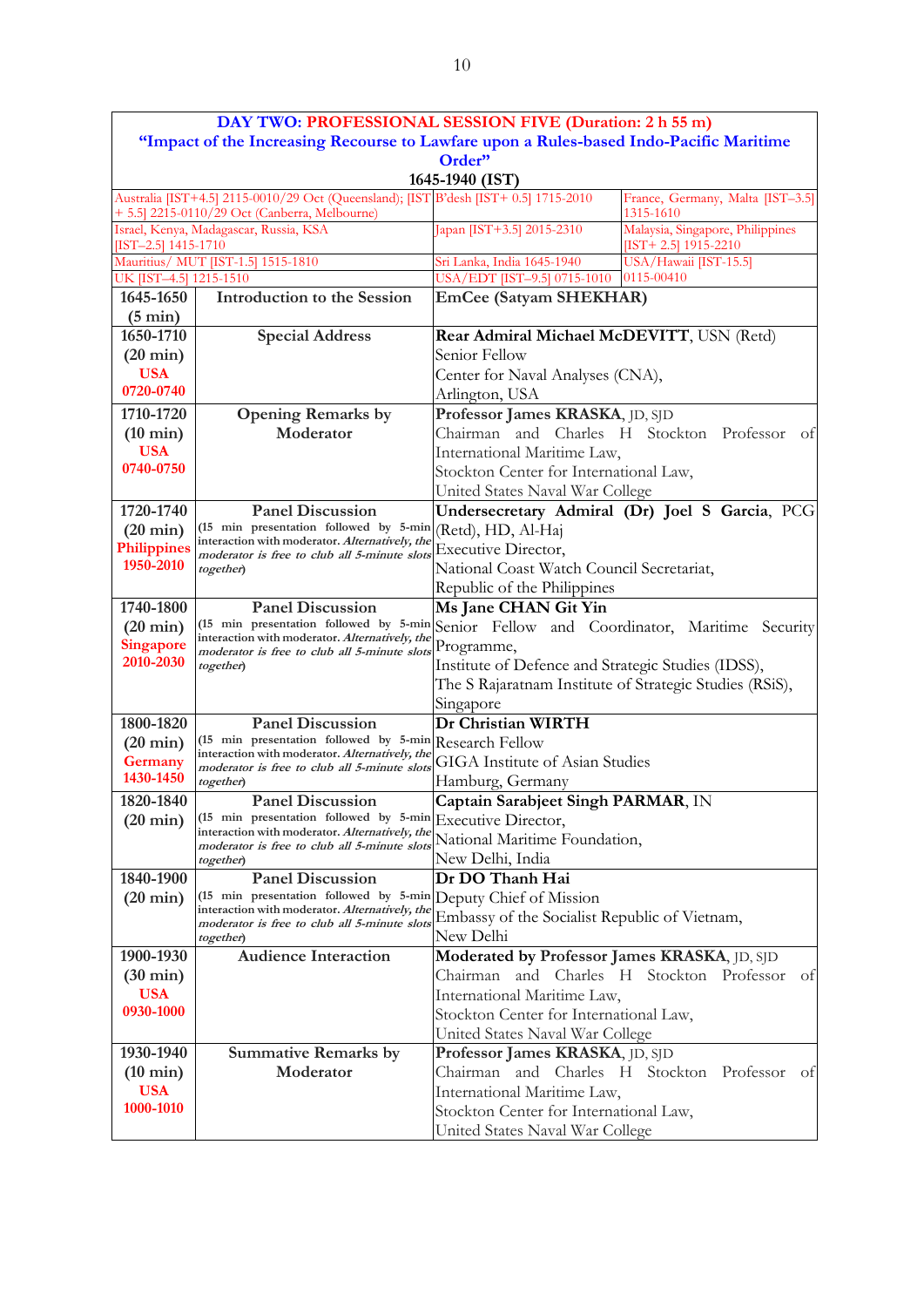|                                                                                                                                     |                                                                                                             | Day THREE: 29 October 2021                                                                       |                                                            |  |  |
|-------------------------------------------------------------------------------------------------------------------------------------|-------------------------------------------------------------------------------------------------------------|--------------------------------------------------------------------------------------------------|------------------------------------------------------------|--|--|
|                                                                                                                                     | DAY THREE: PROFESSIONAL SESSION SIX (Duration: 2 h 55 m)                                                    |                                                                                                  |                                                            |  |  |
|                                                                                                                                     | "Strategies to Promote Regional Public-Private Maritime Partnerships"<br>0915-1210 (IST)                    |                                                                                                  |                                                            |  |  |
| Australia [IST+4.5] 1345-1640 (Queensland); [IST + 5.5] B'desh [IST+ 0.5] 0945-1240<br>0545-0840<br>1445-1740 (Canberra, Melbourne) |                                                                                                             |                                                                                                  | France, Germany, Malta [IST-3.5]                           |  |  |
| $[IST-2.5] 0645-0940$                                                                                                               | Israel, Kenya, Madagascar, Russia, KSA                                                                      | Japan [IST+3.5] 1245-1540                                                                        | Malaysia, Singapore, Philippines<br>$[IST+ 2.5]$ 1145-1440 |  |  |
|                                                                                                                                     | Mauritius/ MUT [IST-1.5] 0745-1140                                                                          | Sri Lanka, India 0915-1210                                                                       | USA/Hawaii [IST-15.5]                                      |  |  |
| UK [IST-4.5] 0445-0740                                                                                                              |                                                                                                             | USA/EDT [IST-9.5]<br>1745/28 Oct to 2040/28 Oct<br>2345/28 Oct to 0240/29 Oct                    |                                                            |  |  |
| 0915-0920                                                                                                                           | <b>Introduction to the Session</b>                                                                          | <b>EmCee (Satyam SHEKHAR)</b>                                                                    |                                                            |  |  |
| $(5 \text{ min})$                                                                                                                   |                                                                                                             |                                                                                                  |                                                            |  |  |
| 0920-0940                                                                                                                           | <b>Special Address</b>                                                                                      | Admiral<br>Rabinder                                                                              | DHOWAN,<br>Kumar                                           |  |  |
| $(20 \text{ min})$                                                                                                                  |                                                                                                             | PVSM, AVSM, YSM, IN (Retd)                                                                       |                                                            |  |  |
|                                                                                                                                     |                                                                                                             |                                                                                                  | Founder Chairman of the Society for Aerospace              |  |  |
|                                                                                                                                     |                                                                                                             | Maritime and Defence Studies (SAMDeS)                                                            |                                                            |  |  |
|                                                                                                                                     |                                                                                                             | Former Chief of the Naval Staff, India                                                           |                                                            |  |  |
|                                                                                                                                     |                                                                                                             | Former Chairman, National Maritime Foundation                                                    |                                                            |  |  |
| 0940-0950                                                                                                                           | <b>Opening Remarks by</b>                                                                                   | Vice Admiral Sandeep NAITHANI, AVSM, VSM, IN                                                     |                                                            |  |  |
| $(10 \text{ min})$                                                                                                                  | Moderator                                                                                                   | Chief of Materiel                                                                                |                                                            |  |  |
|                                                                                                                                     |                                                                                                             | Integrated Headquarters of the Ministry of Defence                                               |                                                            |  |  |
| 0950-1010                                                                                                                           | <b>Panel Discussion</b>                                                                                     | (Navy), New Delhi                                                                                |                                                            |  |  |
| $(20 \text{ min})$                                                                                                                  | (15 min presentation followed by 5-min                                                                      | Col Rajinder Singh BHATIA (Retd)<br>President & CEO, Defence & Aerospace                         |                                                            |  |  |
|                                                                                                                                     | interaction with moderator. Alternatively, the<br>moderator is free to club all 5-minute slots              | Bharat Forge Ltd, Pune, India                                                                    |                                                            |  |  |
| 1010-1030                                                                                                                           | together)<br><b>Panel Discussion</b>                                                                        | RAdm Vipin Kumar SAXENA, IN (Retd)                                                               |                                                            |  |  |
| $(20 \text{ min})$                                                                                                                  | (15 min presentation followed by 5-min                                                                      | Chairman & Managing Director,                                                                    |                                                            |  |  |
|                                                                                                                                     | interaction with moderator. Alternatively, the<br>moderator is free to club all 5-minute slots<br>together) | GRSE, Kolkata, India                                                                             |                                                            |  |  |
| 1030-1050                                                                                                                           | <b>Panel Discussion</b>                                                                                     | Mr Mahadevan SHANKAR                                                                             |                                                            |  |  |
| $(20 \text{ min})$                                                                                                                  | (15 min presentation followed by 5-min Director, Arzuh International Pty Ltd                                |                                                                                                  |                                                            |  |  |
| <b>Australia</b>                                                                                                                    | interaction with moderator. Alternatively, the<br>moderator is free to club all 5-minute slots              | Queensland, Australia                                                                            |                                                            |  |  |
| 1500-1520                                                                                                                           | together)                                                                                                   |                                                                                                  |                                                            |  |  |
| 1050-1110                                                                                                                           | <b>Panel Discussion</b>                                                                                     | Mr Jayant D PATIL                                                                                |                                                            |  |  |
| $(20 \text{ min})$                                                                                                                  | (15 min presentation followed by 5-min President, Society of Indian Defence Manufacturers                   |                                                                                                  |                                                            |  |  |
|                                                                                                                                     |                                                                                                             | interaction with moderator. Alternatively, the (SIDM) & Senior Executive Vice-President & Whole- |                                                            |  |  |
|                                                                                                                                     | together)                                                                                                   | Time Director, Larsen & Toubro Ltd., Mumbai, India                                               |                                                            |  |  |
| 1110-1130                                                                                                                           | <b>Panel Discussion</b>                                                                                     | Mr James ANGELUS                                                                                 |                                                            |  |  |
| $(20 \text{ min})$                                                                                                                  | (15 min presentation followed by 5-min President, International Security Industry Council (ISIC),           |                                                                                                  |                                                            |  |  |
| Japan                                                                                                                               | interaction with moderator. Alternatively, the<br>moderator is free to club all 5-minute slots              | Tokyo, Japan                                                                                     |                                                            |  |  |
| 1440-1500                                                                                                                           | together)                                                                                                   |                                                                                                  |                                                            |  |  |
| 1130-1200                                                                                                                           | <b>Audience Interaction</b>                                                                                 | Moderated by Vice Admiral Sandeep NAITHANI,                                                      |                                                            |  |  |
| $(30 \text{ min})$                                                                                                                  |                                                                                                             | AVSM, VSM, IN                                                                                    |                                                            |  |  |
|                                                                                                                                     |                                                                                                             | Chief of Materiel                                                                                |                                                            |  |  |
|                                                                                                                                     |                                                                                                             | Integrated Headquarters of the Ministry of Defence<br>(Navy), New Delhi                          |                                                            |  |  |
| 1200-1210                                                                                                                           | <b>Summative Remarks by</b>                                                                                 | Vice Admiral Sandeep NAITHANI, AVSM, VSM, IN                                                     |                                                            |  |  |
| $(10 \text{ min})$                                                                                                                  | Moderator                                                                                                   | Chief of Materiel                                                                                |                                                            |  |  |
|                                                                                                                                     |                                                                                                             | Integrated Headquarters of the Ministry of Defence                                               |                                                            |  |  |
|                                                                                                                                     |                                                                                                             | (Navy), New Delhi                                                                                |                                                            |  |  |
| 1210-1255                                                                                                                           | <b>LUNCH BREAK</b>                                                                                          |                                                                                                  |                                                            |  |  |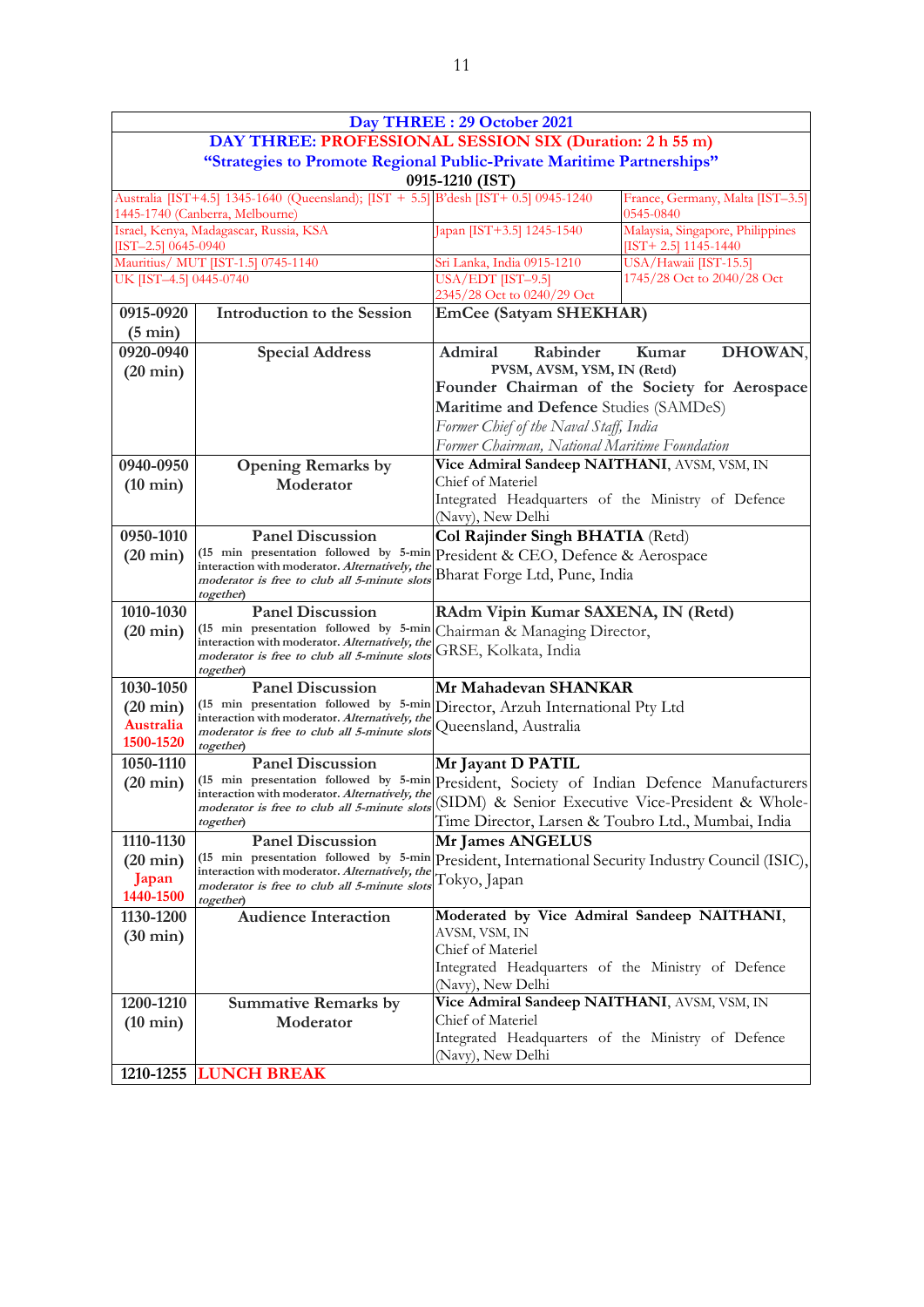|                                                                                                                        | DAY THREE: PROFESSIONAL SESSION SEVEN (Duration: 2 h 55 m)                                                                                         |                                                                                                                                             |                                                            |  |
|------------------------------------------------------------------------------------------------------------------------|----------------------------------------------------------------------------------------------------------------------------------------------------|---------------------------------------------------------------------------------------------------------------------------------------------|------------------------------------------------------------|--|
|                                                                                                                        | "Strategies to Address the Manned-Unmanned Conundrum at Sea"                                                                                       |                                                                                                                                             |                                                            |  |
|                                                                                                                        |                                                                                                                                                    | 1255-1550 (IST)                                                                                                                             |                                                            |  |
| Australia [IST+4.5] 1725-2020 (Queensland); [IST + 5.5] B'desh [IST+ 0.5] 1325-1620<br>1825-2120 (Canberra, Melbourne) | France, Germany, Malta [IST-3.5]<br>0925-1220                                                                                                      |                                                                                                                                             |                                                            |  |
| [IST-2.5] 1025-1320                                                                                                    | Israel, Kenya, Madagascar, Russia, KSA                                                                                                             | Japan [IST+3.5] 1625-1920                                                                                                                   | Malaysia, Singapore, Philippines<br>[IST+ 2.5] $1525-1820$ |  |
|                                                                                                                        | Mauritius/ MUT [IST-1.5] 1125-1420                                                                                                                 | Sri Lanka, India 1255-1550                                                                                                                  | USA/Hawaii [IST-15.5]                                      |  |
| UK [IST-4.5] 0825-1120                                                                                                 |                                                                                                                                                    | USA/EDT [IST-9.5] 0325-0620                                                                                                                 | 2125 on 28 Oct to 0020 on 29 Oct                           |  |
| 1255-1300                                                                                                              | <b>Introduction to the Session</b>                                                                                                                 | EmCee (Satyam SHEKHAR)                                                                                                                      |                                                            |  |
| $(5 \text{ min})$                                                                                                      |                                                                                                                                                    |                                                                                                                                             |                                                            |  |
| 1300-1320                                                                                                              | <b>Special Address</b>                                                                                                                             | Vice Admiral Shekhar SINHA,                                                                                                                 |                                                            |  |
| $(20 \text{ min})$                                                                                                     |                                                                                                                                                    | PVSM, AVSM, NM &Bar, IN (Retd)                                                                                                              |                                                            |  |
|                                                                                                                        |                                                                                                                                                    | Trustee, India Foundation                                                                                                                   |                                                            |  |
|                                                                                                                        |                                                                                                                                                    | Command                                                                                                                                     | Former Flag Officer Commanding-in-Chief Western Naval      |  |
|                                                                                                                        |                                                                                                                                                    |                                                                                                                                             |                                                            |  |
| 1320-1330                                                                                                              |                                                                                                                                                    | Former Chief of Staff of Integrated Defence Staff                                                                                           |                                                            |  |
|                                                                                                                        | <b>Opening Remarks by</b><br>Moderator                                                                                                             | AVSM, NM                                                                                                                                    | Rear Admiral Philipose George PYNUMOOTIL,                  |  |
| $(10 \text{ min})$                                                                                                     |                                                                                                                                                    |                                                                                                                                             | Flag Officer Goa Area (FOGA) & Flag Officer Naval          |  |
|                                                                                                                        |                                                                                                                                                    | Aviation (FONA)                                                                                                                             |                                                            |  |
|                                                                                                                        |                                                                                                                                                    | HQ Goa Naval Area, Goa                                                                                                                      |                                                            |  |
| 1330-1350                                                                                                              | <b>Panel Discussion</b>                                                                                                                            | Rear Admiral Pete GUMATAOTAO, USN (Retd)                                                                                                    |                                                            |  |
| $(20 \text{ min})$                                                                                                     | (15 min presentation followed by 5-min<br>Director,                                                                                                |                                                                                                                                             |                                                            |  |
| <b>USA</b>                                                                                                             | interaction with moderator. Alternatively, the<br>Daniel K Inouye Asia-Pacific Center for Security<br>moderator is free to club all 5-minute slots |                                                                                                                                             |                                                            |  |
| (Hawaii)                                                                                                               | Studies (DKI-APCSS)<br>together)                                                                                                                   |                                                                                                                                             |                                                            |  |
| 2200-2220 on                                                                                                           |                                                                                                                                                    | Honolulu, Hawaii                                                                                                                            |                                                            |  |
| <b>28 Oct</b>                                                                                                          |                                                                                                                                                    |                                                                                                                                             |                                                            |  |
| 1350-1410                                                                                                              | <b>Panel Discussion</b>                                                                                                                            | Captain Sean ANDREWS, RAN                                                                                                                   |                                                            |  |
| $(20 \text{ min})$                                                                                                     | (15 min presentation followed by 5-min<br>interaction with moderator. Alternatively, the                                                           | Director, Sea Power Centre-Australia                                                                                                        |                                                            |  |
| <b>Australia</b>                                                                                                       | moderator is free to club all 5-minute slots                                                                                                       | Canberra, Australia                                                                                                                         |                                                            |  |
| 1920-1940                                                                                                              | together)                                                                                                                                          |                                                                                                                                             |                                                            |  |
| 1410-1430                                                                                                              | <b>Panel Discussion</b><br>(15 min presentation followed by 5-min                                                                                  | Rear Admiral Surendra AHUJA, VSM, IN (Retd)                                                                                                 |                                                            |  |
| $(20 \text{ min})$                                                                                                     | interaction with moderator. Alternatively, the                                                                                                     | Managing Director,                                                                                                                          |                                                            |  |
|                                                                                                                        | moderator is free to club all 5-minute slots                                                                                                       | Boeing Defense India (BDI)<br>New Delhi                                                                                                     |                                                            |  |
| 1430-1450                                                                                                              | together)<br><b>Panel Discussion</b>                                                                                                               |                                                                                                                                             |                                                            |  |
| $(20 \text{ min})$                                                                                                     |                                                                                                                                                    | Rear Admiral (Prof) Shaul CHOREV, Isr Navy (Retd)<br>(15 min presentation followed by 5-min Head, HMS Maritime Policy and Strategy Research |                                                            |  |
| <b>Israel</b>                                                                                                          | interaction with moderator. Alternatively, the Centre (HMS), University of Haifa,                                                                  |                                                                                                                                             |                                                            |  |
| 1200-1220                                                                                                              | moderator is free to club all 5-minute slots<br>together)                                                                                          |                                                                                                                                             |                                                            |  |
| 1450-1510                                                                                                              | <b>Audience Interaction</b>                                                                                                                        |                                                                                                                                             | Moderated by Rear Admiral Philipose George                 |  |
| $(20 \text{ min})$                                                                                                     |                                                                                                                                                    | PYNUMOOTIL, AVSM, NM                                                                                                                        |                                                            |  |
|                                                                                                                        |                                                                                                                                                    |                                                                                                                                             | Flag Officer Goa Area (FOGA) & Flag Officer Naval          |  |
|                                                                                                                        |                                                                                                                                                    | Aviation (FONA)                                                                                                                             |                                                            |  |
|                                                                                                                        |                                                                                                                                                    | HQ Goa Naval Area, Goa                                                                                                                      |                                                            |  |
| 1510-1540                                                                                                              | <b>Summative Remarks by</b>                                                                                                                        |                                                                                                                                             | Rear Admiral Philipose George PYNUMOOTIL,                  |  |
| $(30 \text{ min})$                                                                                                     | Moderator                                                                                                                                          | AVSM, NM                                                                                                                                    |                                                            |  |
|                                                                                                                        |                                                                                                                                                    |                                                                                                                                             | Flag Officer Goa Area (FOGA) & Flag Officer Naval          |  |
|                                                                                                                        |                                                                                                                                                    | Aviation (FONA)                                                                                                                             |                                                            |  |
|                                                                                                                        |                                                                                                                                                    | HQ Goa Naval Area, Goa                                                                                                                      |                                                            |  |
| 1540-1550                                                                                                              | <b>TEA BREAK</b>                                                                                                                                   |                                                                                                                                             |                                                            |  |
| $(10 \text{ min})$                                                                                                     |                                                                                                                                                    |                                                                                                                                             |                                                            |  |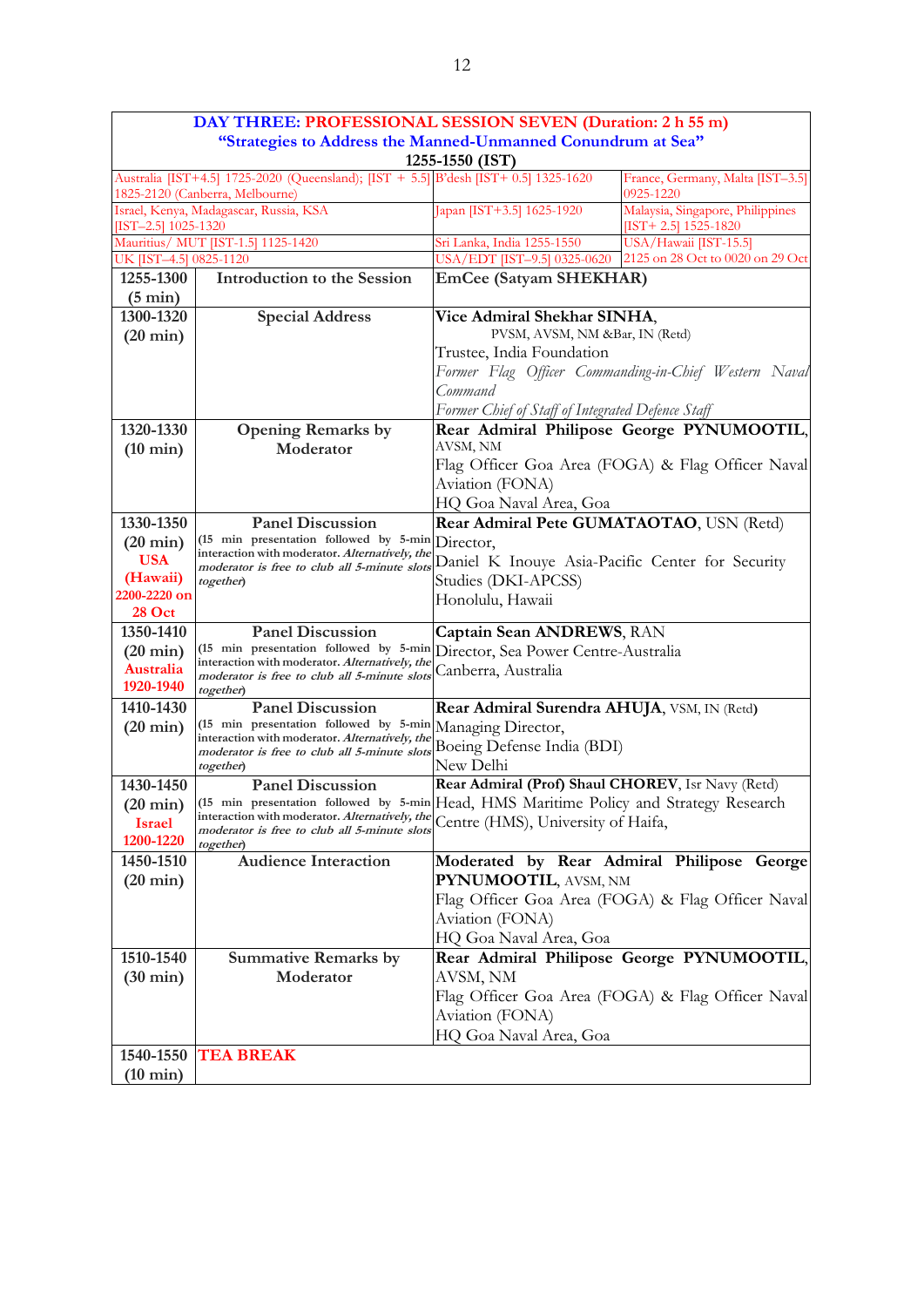|                                                                                              | DAY THREE: PROFESSIONAL SESSION EIGHT (Duration: 2 h 40 m)                                                                    |                                                  |                                                              |
|----------------------------------------------------------------------------------------------|-------------------------------------------------------------------------------------------------------------------------------|--------------------------------------------------|--------------------------------------------------------------|
|                                                                                              |                                                                                                                               | "Energy-Insecurity and Mitigating Strategies"    |                                                              |
|                                                                                              |                                                                                                                               | 1550-1830 (IST)                                  |                                                              |
|                                                                                              | Australia [IST+4.5] 2020-2315 (Queensland); [IST + 5.5] B'desh [IST+ 0.5] 1620-1915<br>2120-0015/30 Oct (Canberra, Melbourne) |                                                  | France, Germany, Malta [IST-3.5]<br>1220-1515                |
| [IST-2.5] 1320-1615                                                                          | Israel, Kenya, Madagascar, Russia, KSA                                                                                        | Japan [IST+3.5] 1920-2215                        | Malaysia, Singapore, Philippines<br>[IST+ 2.5] $1820 - 2115$ |
|                                                                                              | Mauritius/ MUT [IST-1.5] 1420-1715                                                                                            | Sri Lanka, India 1550-1845                       | USA/Hawaii [IST-15.5]<br>$-0020-$                            |
| UK [IST-4.5] 1120-1415                                                                       |                                                                                                                               | USA/EDT [IST-9.5] 0620-0915                      | 0315                                                         |
| 1550-1555                                                                                    | Introduction to the Session                                                                                                   | <b>Emcee (Satyam SHEKHAR)</b>                    |                                                              |
| $(5 \text{ min})$                                                                            |                                                                                                                               |                                                  |                                                              |
| 1555-1615                                                                                    | <b>Special Address</b>                                                                                                        | Shri Hardeep S PURI                              |                                                              |
| $(20 \text{ min})$                                                                           |                                                                                                                               | Hon'ble Minister of Petroleum and Natural Gas    |                                                              |
|                                                                                              |                                                                                                                               | Hon'ble Minister of Housing and Urban Affairs    |                                                              |
|                                                                                              |                                                                                                                               | Government of India                              |                                                              |
| 1615-1625                                                                                    | <b>Opening Remarks by</b>                                                                                                     | Vice Admiral Pradeep CHAUHAN,                    |                                                              |
| $(10 \text{ min})$                                                                           | Moderator                                                                                                                     | AVSM & Bar, VSM, IN (Retd)                       |                                                              |
|                                                                                              |                                                                                                                               | Director-General, National Maritime Foundation   |                                                              |
| 1625-1645                                                                                    | <b>Panel Discussion</b>                                                                                                       | Rear Admiral (Dr) Takuya SHIMODAIRA,             |                                                              |
| $(20 \text{ min})$                                                                           | (15 min presentation followed by 5-min<br>interaction with moderator. Alternatively, the                                      | JMSDF (Retd)                                     |                                                              |
| Japan<br>moderator is free to club all 5-minute slots                                        |                                                                                                                               | Professor                                        |                                                              |
| 1955-2015                                                                                    | together)                                                                                                                     | Graduate School of Project Design                |                                                              |
| Nagoya, Japan                                                                                |                                                                                                                               |                                                  |                                                              |
| 1645-1705                                                                                    | <b>Panel Discussion</b>                                                                                                       | Dr Christopher LEN                               |                                                              |
| $(20 \text{ min})$                                                                           | (15 min presentation followed by 5-min<br>interaction with moderator. Alternatively, the                                      | Senior Research Fellow and Head of Publications  |                                                              |
| Singapore<br><b>Energy Studies Institute</b><br>moderator is free to club all 5-minute slots |                                                                                                                               |                                                  |                                                              |
| 1915-1935                                                                                    | together)                                                                                                                     | National University of Singapore (NUS)           |                                                              |
|                                                                                              |                                                                                                                               | Singapore                                        |                                                              |
| 1705-1725                                                                                    | <b>Panel Discussion</b>                                                                                                       | <b>Dr Oliver Nelson GONSALVES</b>                |                                                              |
| $(20 \text{ min})$                                                                           | (15 min presentation followed by 5-min Research Fellow                                                                        |                                                  |                                                              |
|                                                                                              | interaction with moderator. Alternatively, the<br>moderator is free to club all 5-minute slots                                | National Maritime Foundation                     |                                                              |
|                                                                                              | together)                                                                                                                     | New Delhi                                        |                                                              |
| 1725-1745                                                                                    | <b>Panel Discussion</b>                                                                                                       | Dr Benard MUOK                                   |                                                              |
| $(20 \text{ min})$                                                                           | (15 min presentation followed by 5-min                                                                                        | Centre for Research Innovation and Technology    |                                                              |
| Kenya                                                                                        | interaction with moderator. Alternatively, the<br>moderator is free to club all 5-minute slots                                | Jaramogi Oginga Odinga University of Science and |                                                              |
| 1455-1515                                                                                    | together)                                                                                                                     | Technology (JOOUST), Kenya                       |                                                              |
| 1745-1815                                                                                    | Audience Interaction                                                                                                          | Moderated by Vice Admiral Pradeep CHAUHAN,       |                                                              |
| $(30 \text{ min})$                                                                           |                                                                                                                               | AVSM & Bar, VSM, IN (Retd)                       |                                                              |
|                                                                                              |                                                                                                                               | Director-General, National Maritime Foundation   |                                                              |
| 1815-1825                                                                                    | <b>Summative Remarks by</b>                                                                                                   | Vice Admiral Pradeep CHAUHAN,                    |                                                              |
| $(10 \text{ min})$                                                                           | Moderator                                                                                                                     | AVSM & Bar, VSM, IN (Retd)                       |                                                              |
|                                                                                              |                                                                                                                               | Director-General, National Maritime Foundation   |                                                              |
| 1825-1830                                                                                    | <b>SESSION BREAK</b>                                                                                                          |                                                  |                                                              |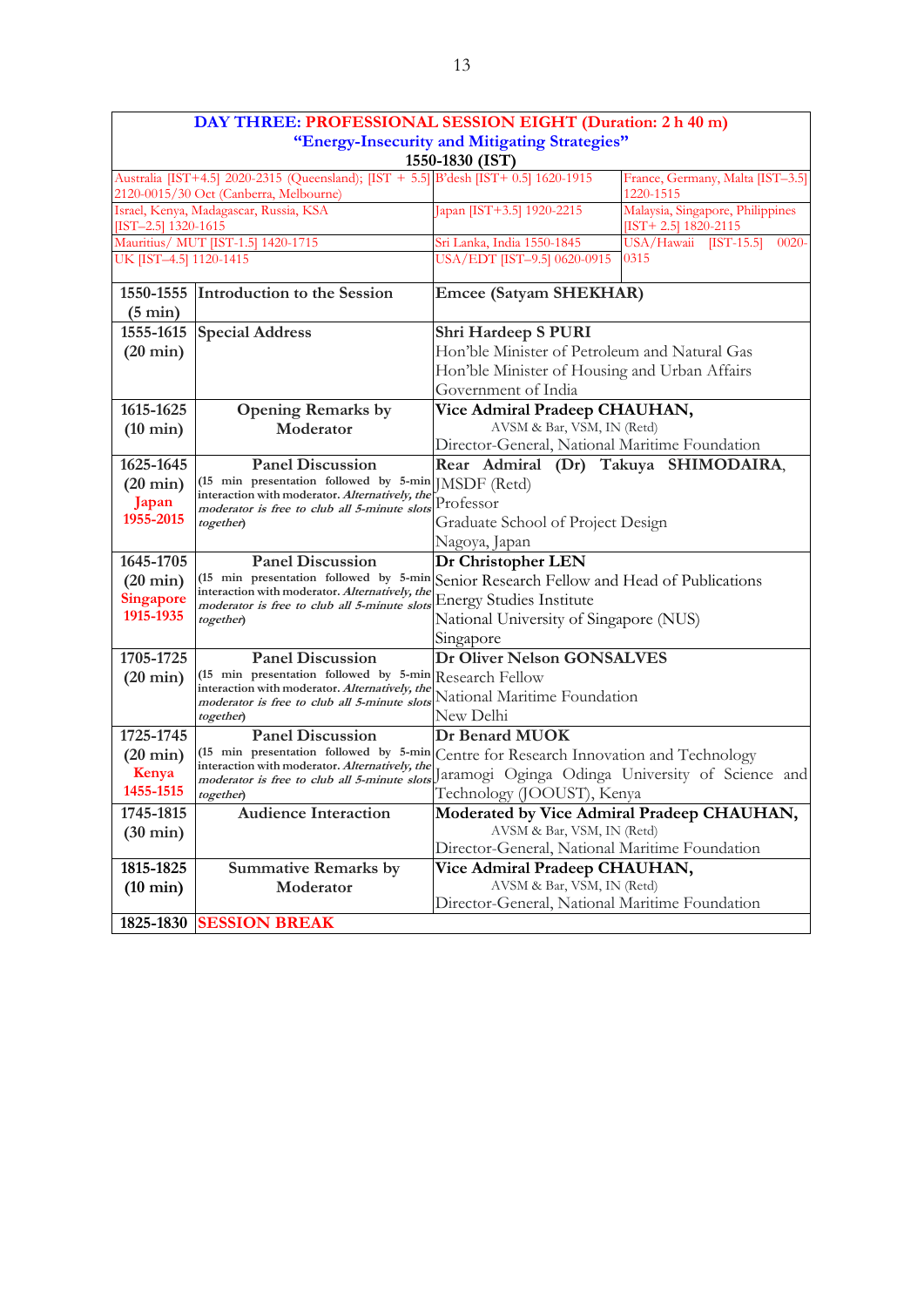|                        | DAY THREE: CLOSING SESSION (Duration: 35 min)                                       |                                            |                                   |  |  |  |
|------------------------|-------------------------------------------------------------------------------------|--------------------------------------------|-----------------------------------|--|--|--|
|                        | 1830-1905 (IST)                                                                     |                                            |                                   |  |  |  |
|                        | Australia [IST+4.5] 2315-2350 (Queensland); [IST + 5.5] B'desh [IST+ 0.5] 1915-1950 |                                            | France, Germany, Malta [IST-3.5]  |  |  |  |
|                        | 0015-0050 (Canberra, Melbourne)                                                     |                                            | 1515-1550                         |  |  |  |
|                        | Israel, Kenya, Madagascar, Russia, KSA                                              | Japan [IST+3.5] 2215-2250                  | Malaysia, Singapore, Philippines  |  |  |  |
| $[TST-2.5]$ 1615-1650  |                                                                                     |                                            | $[TST+ 2.5]$ 2115-2150            |  |  |  |
|                        | Mauritius/ MUT [IST-1.5] 1715-1750                                                  | Sri Lanka, India 1845-1920                 | USA/Hawaii [IST-15.5]<br>$0315 -$ |  |  |  |
| UK [IST-4.5] 1415-1450 |                                                                                     | USA/EDT [IST-9.5] 0915-0950                | 0350                              |  |  |  |
|                        |                                                                                     |                                            |                                   |  |  |  |
| 1830-1835              | Introduction to the Session and EmCee (Satyam SHEKHAR)                              |                                            |                                   |  |  |  |
| $(5 \text{ min})$      | to the Speaker                                                                      |                                            |                                   |  |  |  |
| 1835-1855              | <b>Closing Address</b>                                                              | Vice Admiral R Hari KUMAR, PVSM, AVSM, VSM |                                   |  |  |  |
| $(20 \text{ min})$     |                                                                                     | Flag Officer Commanding-in-Chief, ]        |                                   |  |  |  |
|                        |                                                                                     | Western Naval Command,                     |                                   |  |  |  |
|                        |                                                                                     | Indian Navv                                |                                   |  |  |  |
| 1855-1905              | <b>Vote of Thanks</b>                                                               | Captain Sarabjeet Singh Parmar,            |                                   |  |  |  |
| $(10 \text{ min})$     |                                                                                     | Executive Director,                        |                                   |  |  |  |
|                        |                                                                                     | National Maritime Foundation,              |                                   |  |  |  |
|                        |                                                                                     | New Delhi, India                           |                                   |  |  |  |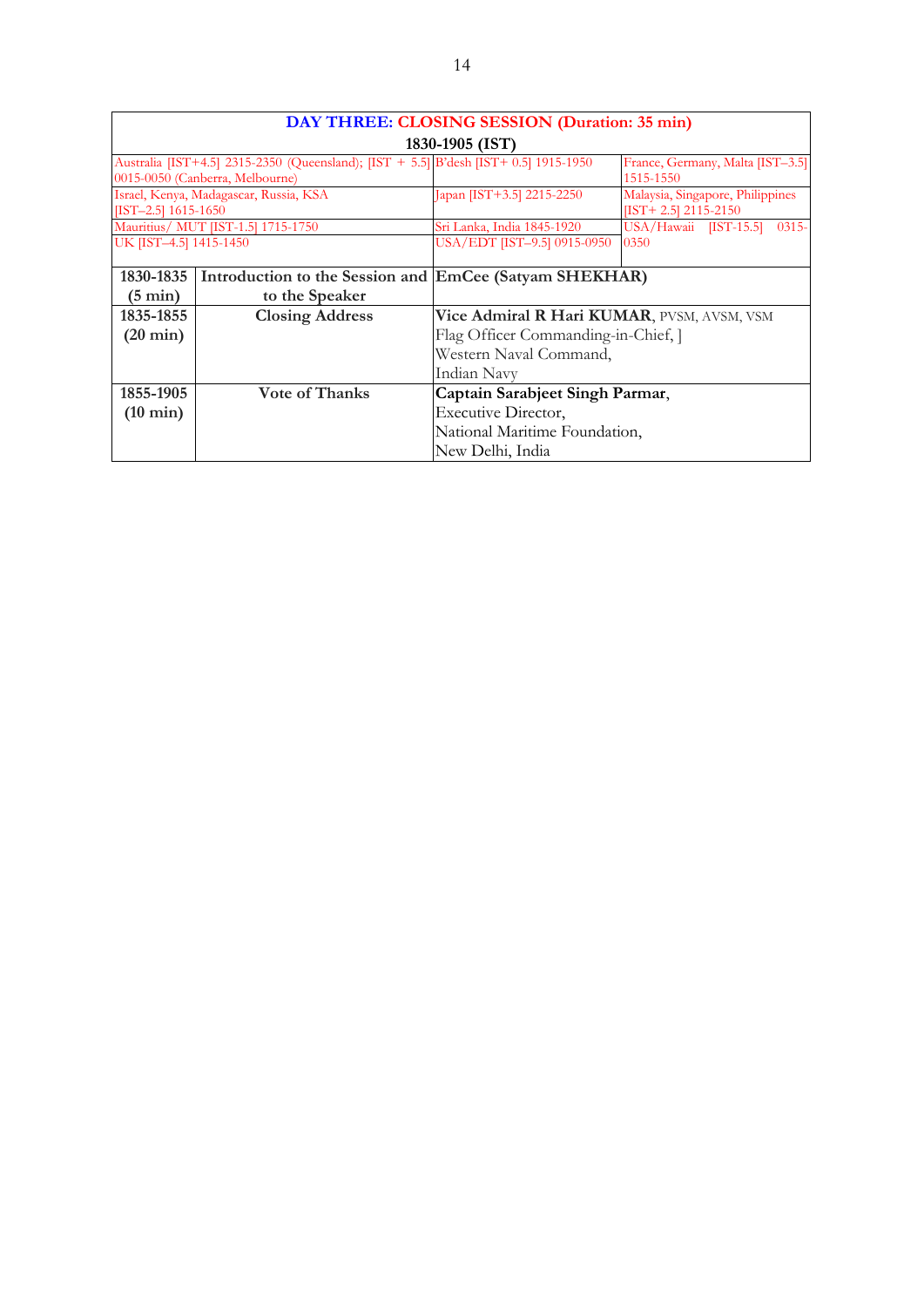# **SESSION-GUIDANCE NOTES**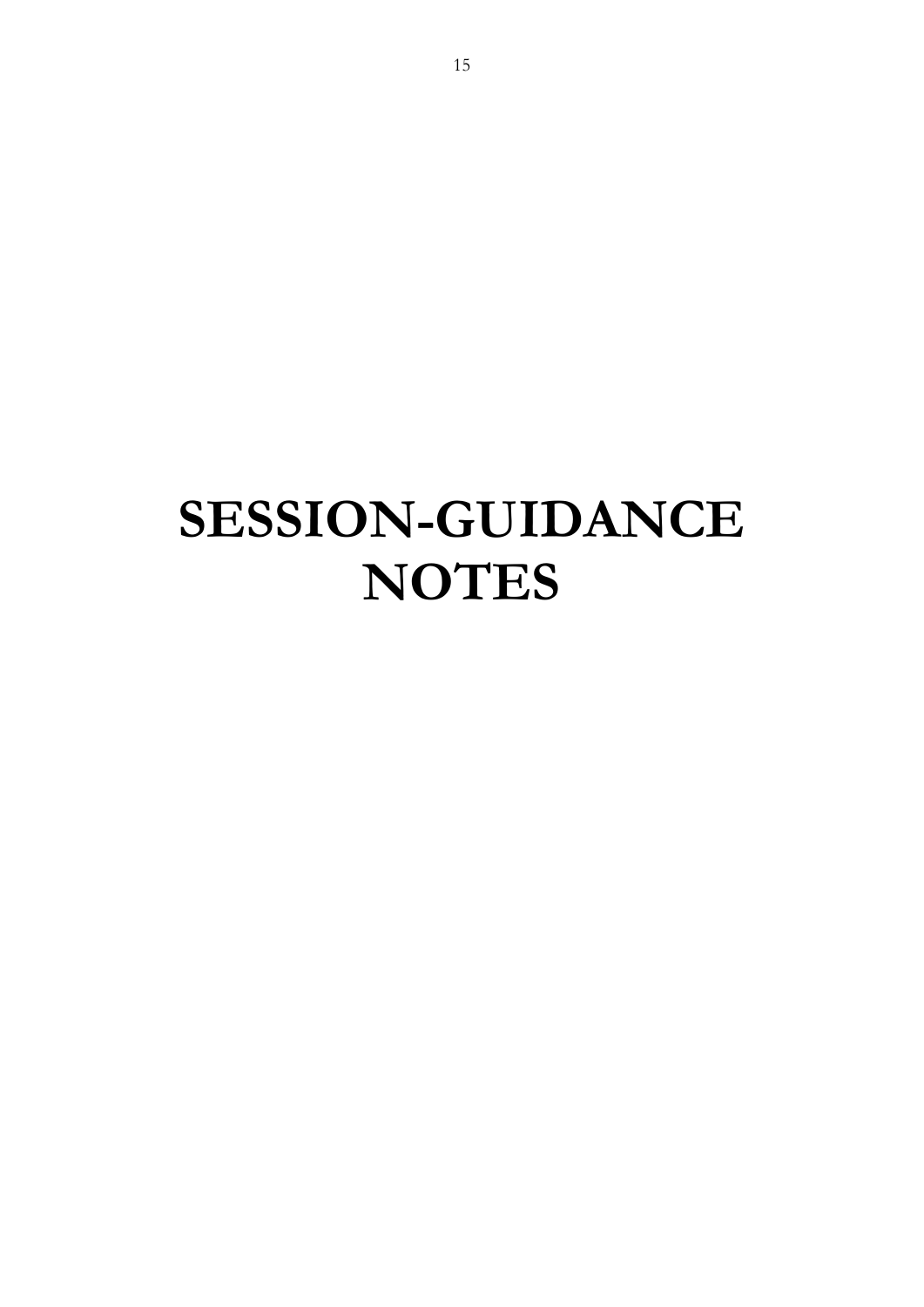#### **SESSION-GUIDANCE NOTES: PROFESSIONAL SESSION ONE**

#### **"Evolving Maritime-Strategies within the Indo-Pacific: Convergences, Divergences, Expectations and Apprehensions" (1330 to 1625 [IST] ON 27 OCTOBER 2021)**

1. As the Indo-Pacific gains ever-greater centrality, the geoeconomic objectives and nongeoeconomic goals of a growing number of nation-States and collective entities are generating a dynamic range of geostrategies. These are being played out in temporal as well as spatial terms within the predominantly (but not exclusively) maritime expanse of the region. As might be expected, these geostrategies interact intensively and extensively with one another, sometimes resulting in effects that are predictable, and, at other times, leading to unintended consequences. Complicating the situation further is the manner in which the geostrategies of a given State or grouping of States is **perceived** by other entities. Perceptions, in fact, tend to play a disproportionate role in triggering pre-emptive as well as reactive actions. This is especially so, given that not all States or collective entities are particularly forthcoming about what their geoeconomic and non-geoeconomic goals are in the first place. This leads to a heady mix of competition, collaboration, competition, contestation, and even confrontation, within which each 'player' operates in furtherance of its own interests. A major player within the region is India. Consequently, it is important to explore how the Indian geostrategic formulations and their execution are being perceived, especially when juxtaposed against those of other players. This session seeks to explore what each of the eminent panellists perceives to be areas of convergence with India. Basically, this session seeks to elicit specific responses to five questions from the panellists:

(a) What he/she **HOPES** "maritime-India" will do in the prevailing and expected geopolitical situation within the Indo-Pacific.

(b) What he/she **EXPECTS** "maritime-India" to do in the prevailing and expected geopolitical situation within the Indo-Pacific.

(c) What he/she hopes "maritime-India" will **NOT** do;

and then, based upon the three aforementioned assessments:

(d) Which areas of practical **maritime-convergence** can be identified by him/her, and

(e) Which areas of **potential or actual divergence** need to be guarded against.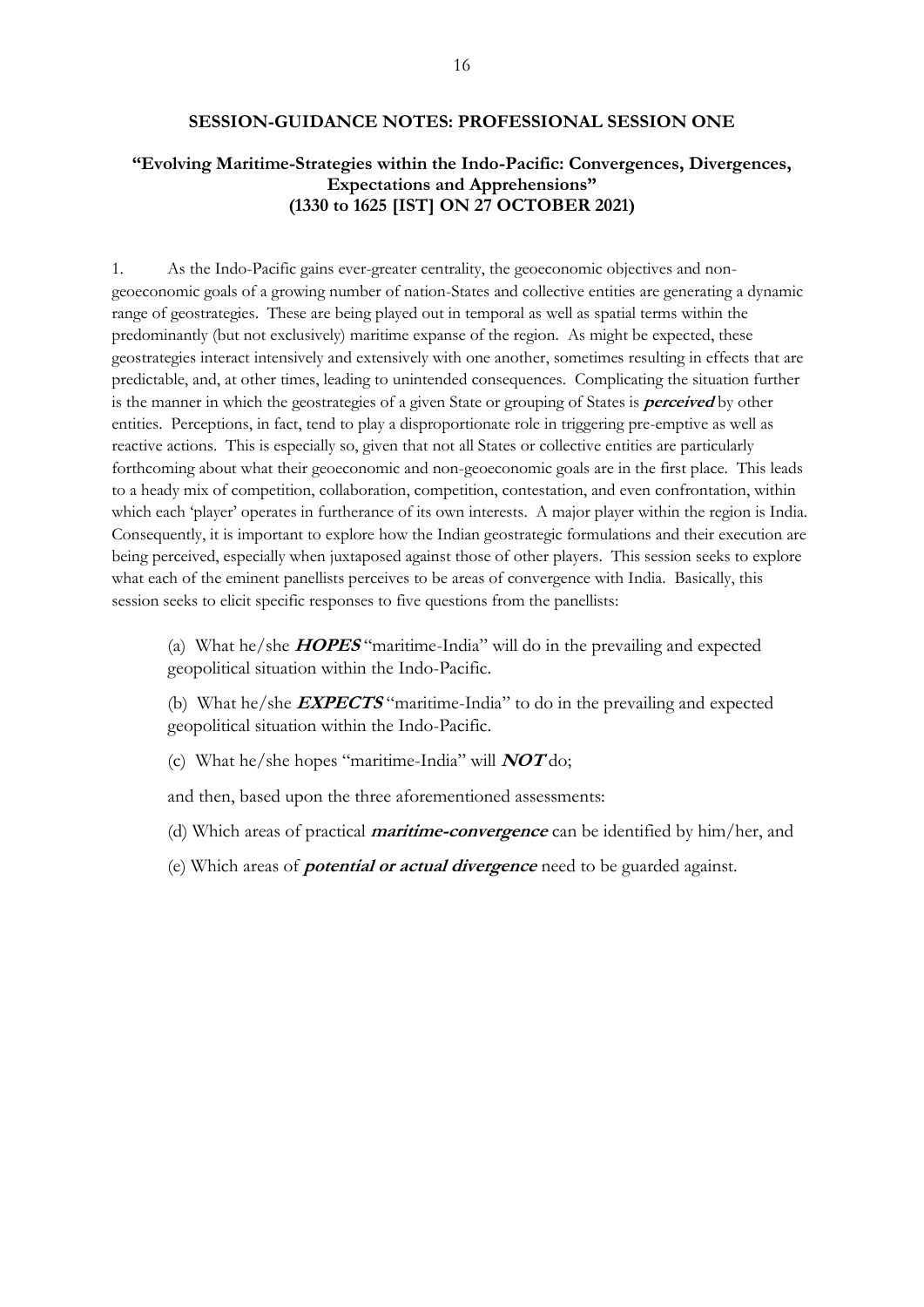#### **SESSION-GUIDANCE NOTES: PROFESSIONAL SESSION TWO**

#### **"ADAPTIVE STRATEGIES TO ADDRESS THE IMPACT OF CLIMATE CHANGE UPON MARITIME SECURITY"**

#### **(1645-1940 (IST) ON 27 OCTOBER 2021)**

1. Hot on the heels of the 2021 edition of the IPRD is the 26th United Nations Climate Change Conference, also known as COP 26, which is scheduled to be held in Glasgow, Scotland, between 31 October and 12 November 2021, under the presidency of the United Kingdom. As such, this session holds special significance.

2. In recent decades the threat posed by climate change to all forms of security has evolved from a distant problem solely of sporadic academic interest to an imminent one for governments and practitioners alike, worldwide. Sea-level rise (SLR), and the increasing frequency and intensity but decreasing path-predictability of extreme weather events including heatwaves, floods, tropical cyclones, and storm surges, are threatening the ways of life for billions of people on the planet. These impacts pose a significant and growing threat to India's critical maritime infrastructure, as also to that of practically all countries of the Indo-Pacific.

3. The four broad climate-adaptation strategies — "Protection" (including both, hard protection and ecosystem-based adaptation), "Accommodation", "Advance", and "Retreat", all have one common debilitating feature, especially in respect of extant (brownfield) maritime infrastructure — very high fiscal cost. For instance, the indicative  $cost<sup>1</sup>$  of future-proofing (adapting to sea level rise, rising storm surges, and other climate effects) of a major port such as Shanghai (China) is US\$ 400 to 650 million, and that of Gwangyang (South Korea) is US\$ 1.7 to 3.8 billion. Likewise, the projected cost (US\$ 1.5 billion) in respect of the 8.6 km-long Tuas port-terminal in Singapore is about 20% of the total cost of the project itself. In the US, the cost of building a sea wall is between US\$ 885 million and US\$ 2.36 billion **per kilometre** (km), while the cost of building dikes or levees to protect against one metre of SLR varies between US\$ 1.2 to 4.7 billion per km.

4. Given the wide variation in economic capacity and capability within the Indo-Pacific, this order of fiscal outlay is likely to be simply unaffordable. So, what then? Are moored floating wharves and jetties a solution? Does the solution lie in minimising quayside infrastructure such as cranes by proactively opting for Roll-On, Roll-Off (RORO) ships and cargo-handling? If so, what would be the cost of such a decision and what is to be done with the thousands of conventional merchant ships? Should the focus be, instead, on collective financing of adaptive approaches? Can this be done under the aegis of the Quad or extant ASEAN-led structures such as the ARF or the EAS? Or Indian Ocean ones such as IORA? Or should all this be left to

<sup>-</sup><sup>1</sup> Tom Rodgers, "Ports Face Challenging Calculations in Combatting Sea-level Rise", Wärtsilä Group. https://www.wartsila.com/insights/article/ports-face-challenging-calculations-in-combatting-sea-level-rise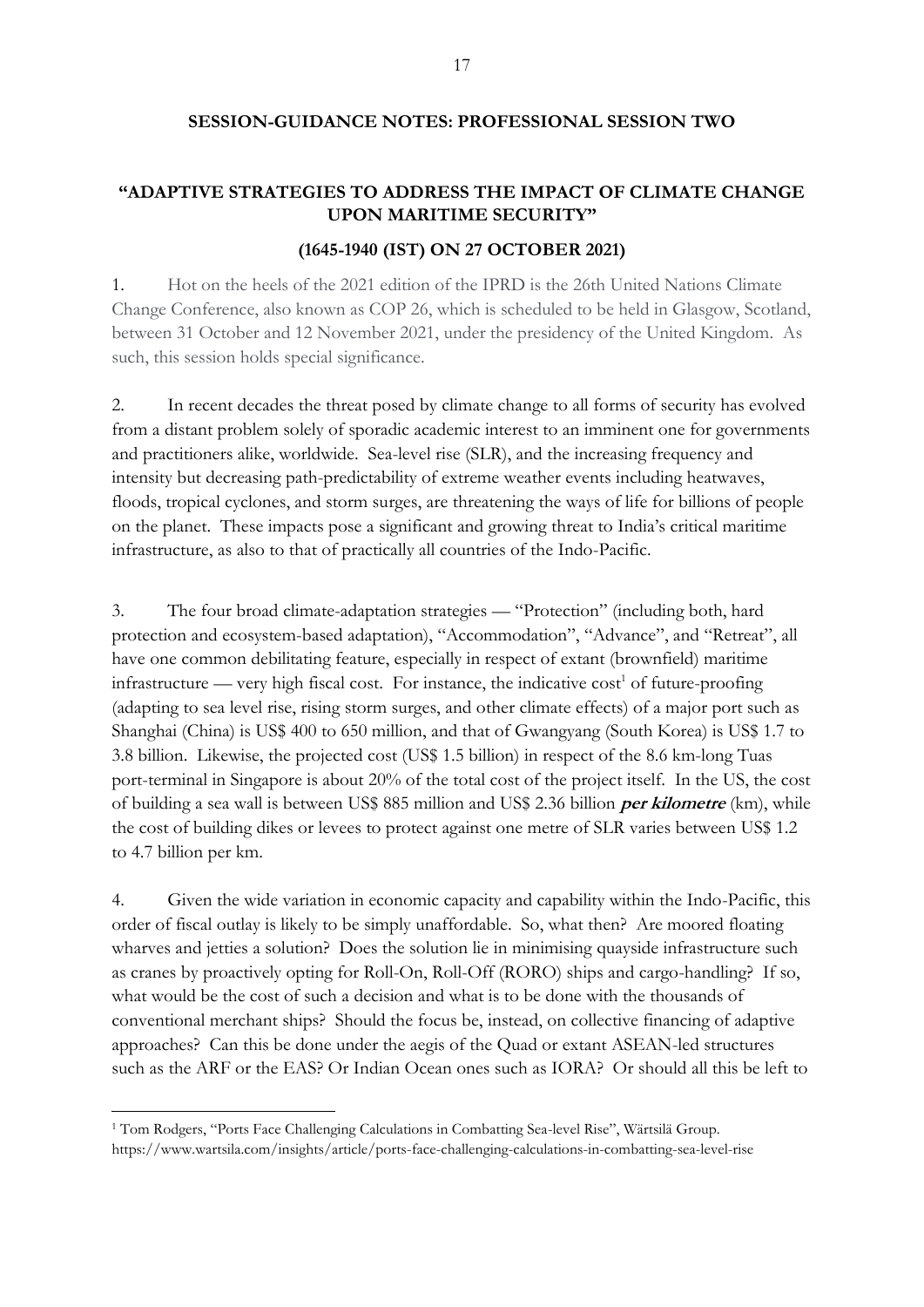the Bretton-Woods financial institutions or the newer Asia-centric ones? How should foreign policy be shaped in the face of existential threats generated by the adverse impact of climatechange? As we approach the realm of traditional ("hard") security, we are confronted by a whole new but equally formidable range of climate-induced security-impacts. These include, amongst others, disputes over borders and boundaries (most especially concerning EEZs) as a result of new maritime transits and an ever more vigorous competition for new resources, strains on naval capabilities arising from preventive and curative 'First Responder' HADR (Humanitarian-Assistance and Disaster-Relief) missions, vulnerabilities of coastal installations of navies and coast guards themselves, demands for more intensive and extensive international maritime partnerships that sit uneasily with national missions and tasks, impacts on undersea operations as a result of changing patterns of salinity, not to mention impacts on the technical underpinnings that largely enable naval force capabilities, and so on. Are there cooperative solutions to these that might be devised by extant maritime-security structures such as the IONS or the WPNS? Should and could the QUAD play a meaningful role? What about smaller structures such as BIMSTEC or the Pacific Islands Forum? Or larger ones such as the EU or the Shanghai Cooperation Organisation (SCO)? How large a factor in all this is "trust"? Should this be concentrated upon in the first instance? Is there enough time left for us to proceed sequentially? Could we (or must we) proceed simultaneously, instead?

5. These are amongst the many questions that this eminent panel is expected to deliberate and explore. What we hope will **not** occur is a mere regurgitation of well-known basics and approaches that are so broad as to be largely bereft of real meaning.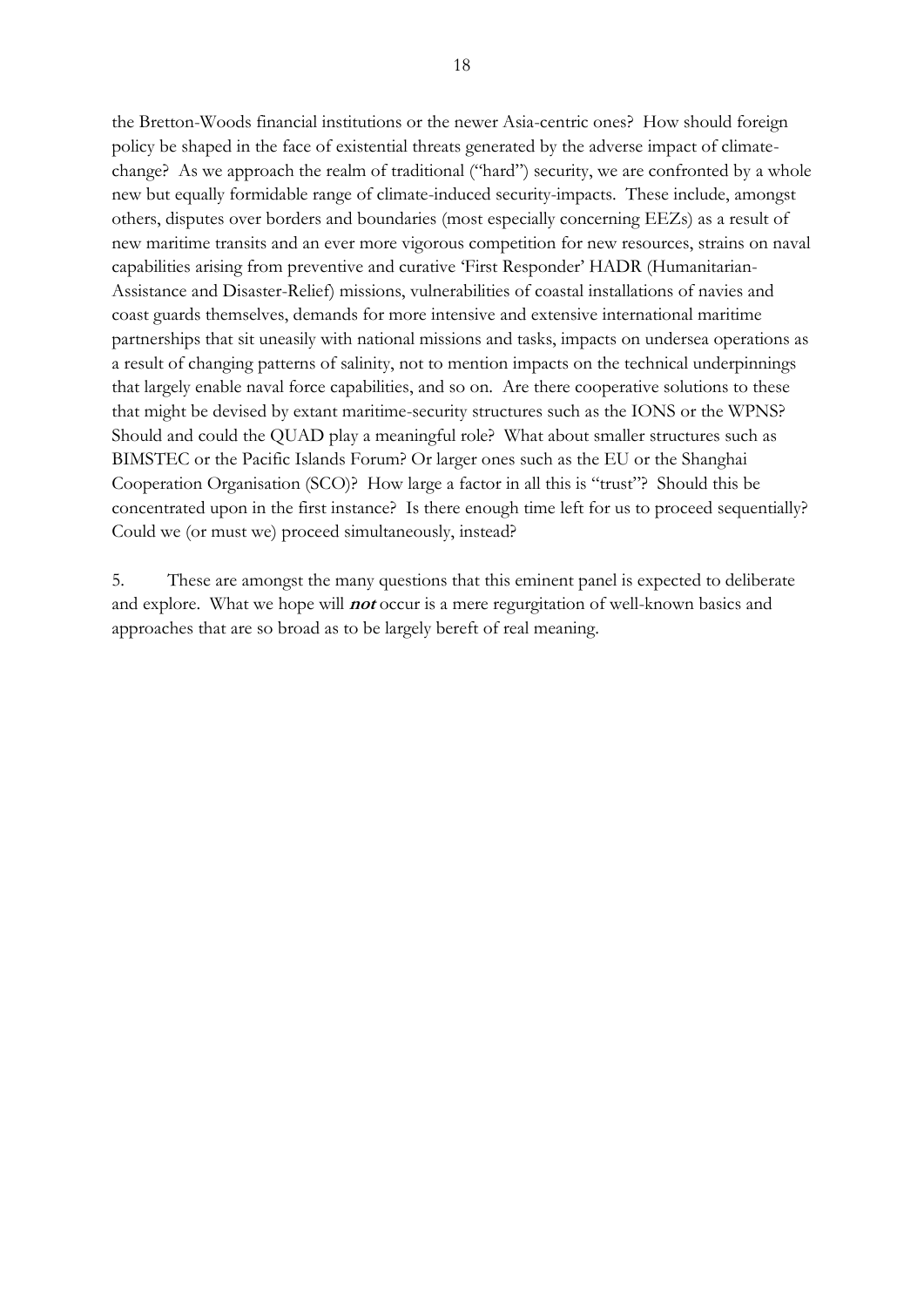### **SESSION-GUIDANCE NOTES: PROFESSIONAL SESSION THREE "PORT-LED REGIONAL MARITIME CONNECTIVITY AND DEVELOPMENT STRATEGIES" (0945-1240 [IST] ON 28 OCTOBER 2021)**

1. Ports have a direct impact on international and domestic freight transportation as well as local and national economic and social development. A shortage of ports and/or port-capacity directly hinders international trade, prompting government-intervention in order to avoid such constraints. This endeavour (of unlocking or avoiding constraints) is generally progressed along two mutually-dependent pathways. One involves infrastructure-enhancement and/or development. The other concentrates upon increasing the efficiency of marine and inland operations, once again through infrastructure-enhancement, but additionally via serviceinnovation. The interdependence of these pathways is evident from the fact that competition between ports (and between terminals within ports) is a well-established driver of efficiency.

2. The fact that in an overwhelming number of cases, the land and the associated seabed are owned by the government, should, at least in principle, enable greater and easier facilitation of trade. However, this is not borne out by fiscal reality. Competing calls on the public budget mean that governments do not have the financial resources to spend, or, for that matter, even the inclination to commit available funds, in order to unlock capacity-constraints and to improve the efficiency of ports. Thus, it is not governments alone that are invested into portdevelopment and port-led development. The profit motive creates a strong interest from the private sector to invest in the development of ports. Likewise, competition in the shipping industry, too, has an impact on port development with the shipping industry exerting pressure on ports to invest in order to accommodate vessels of ever-greater size. This brings also a wider dissemination of global best practices, hopefully leading to increased quality of service, improved efficiency of operations, and improvement in the allocation of public spending.

3. All this notwithstanding, it is nevertheless true that in most cases around the world, national governments are deeply involved, in one or another fashion, in the ports located within their respective jurisdiction. The degree of involvement could be manifested through a variety of models. For instance, at one end of the spectrum, a government might opt to function merely as a regulator of port activities and port-led ones. Alternatively, it might elect to function as both, regulator and landlord, with the development and operation of ports and terminals being let out to private or joint public-private entities. In other cases, a government could choose to directly own, regulate, and operate some or all the ports and/or terminals over which it enjoys jurisdiction.

4. However, no matter which model is adopted, there is a growing realisation that not only does enduring national economic and societal development depend upon the efficient functioning of an optimum number of ports of (albeit of varying size and specialisation), but that port-led development needs to be harmonized with the UN's Sustainable Development Goals (SDGs). The impacts of ports upon the environment is usually severe and invariably adverse.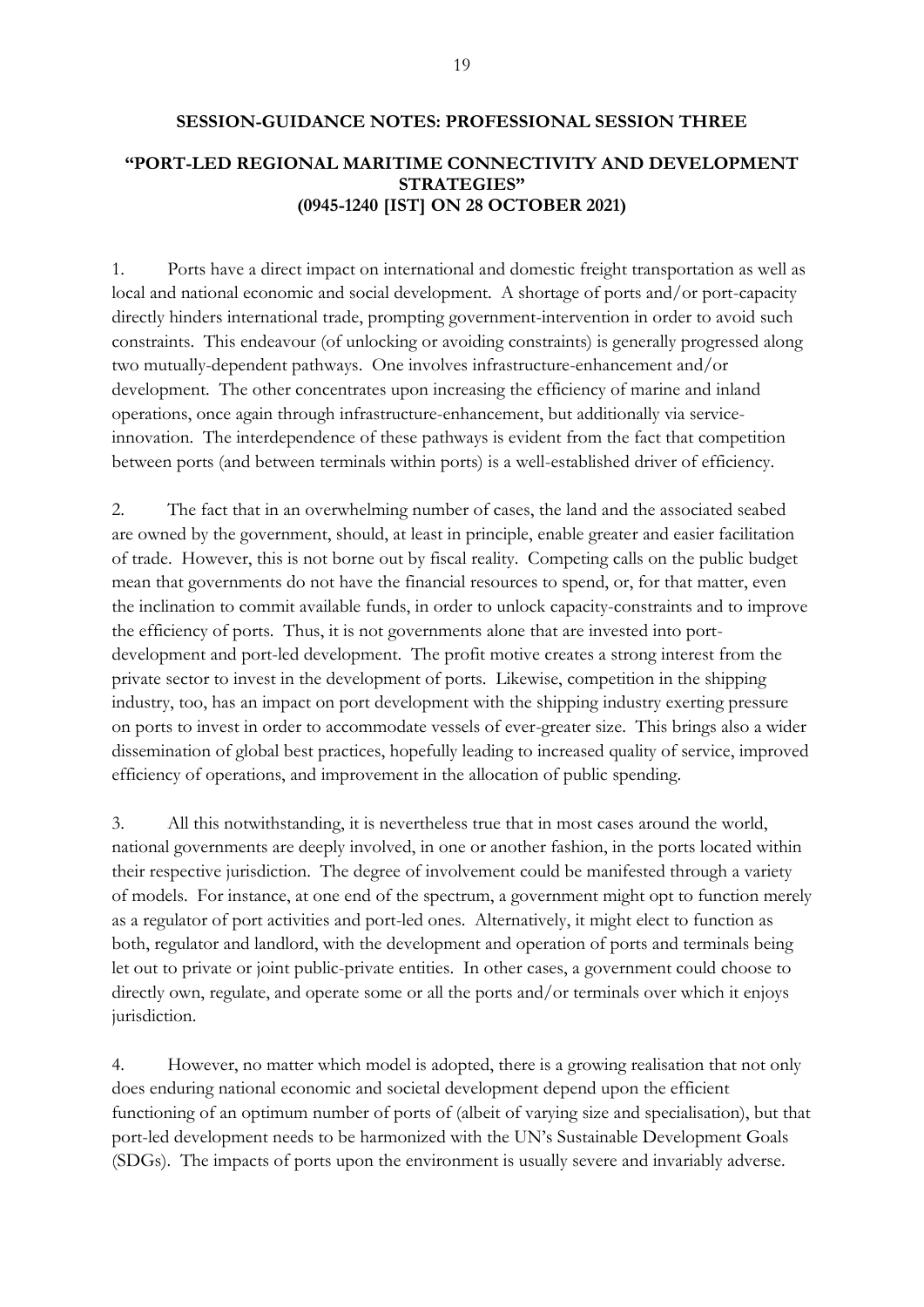Ports emit not only carbon dioxide but also a variety of other air-pollutants through the vessels that arrive in and depart from these ports and/or terminals, as also from cargo-handling equipment and vehicles, and related facilities. While on the one hand, port-centric industrial clusters improve efficiency, on the other they add significantly to coastal (and hence oceanic) pollution through the discharge of untreated sewage and industrial effluents, as also the dumping of a huge variety of plastic, toxins, and non-bio-degradable material. Moreover, port-led development must account for a range of adverse impacts of climate change, including, inter alia, sea-level rise, tropical revolving storms, intense uneven precipitation, storm-surges, humandriven coastal erosion. This requires greenfield ports and port-related infrastructure to be designed *ab initio* with resilience against climate-change as a major factor. Far more difficult and expensive is the augmentation of resilience into existing (brownfield) ports and port-related infrastructure.

5. At the regional level, port-led maritime connectivity incorporates a whole slew of options that need to be explored and evaluated for their beneficial or detrimental impact. These include, amongst others, major multimodal and/or transhipment projects such as the International North-South Transport Corridor (INSTC), the Asia Africa Growth Corridor (AAGC), projects under the Bay of Bengal Initiative for Multi-Sectoral Technical and Economic Cooperation (BIMSTEC) and those under the Master Plan on ASEAN Connectivity (MPAC), as also trilateral and bilateral connectivity projects such as the Vladivostok-Chennai Maritime Corridor, the India-Maldives-Sri Lanka connectivity project, and a range of Roll-On-Roll-Off (RoRo) models for Short-Sea Shipping connectivity. In particular, RoRo models, with their minimal requirement of quay-side infrastructure, need to be carefully explored in terms of the fulfilment (or nonfulfilment) of their enormous promise and potential.

6. Against the backdrop provided by the foregoing paragraphs, the broad aim of **Session Three** is to enable the sharing of sub-national, national, and regional perspectives of port-led development, with a view to identifying a specific set of "best practices" that can be shared across the region.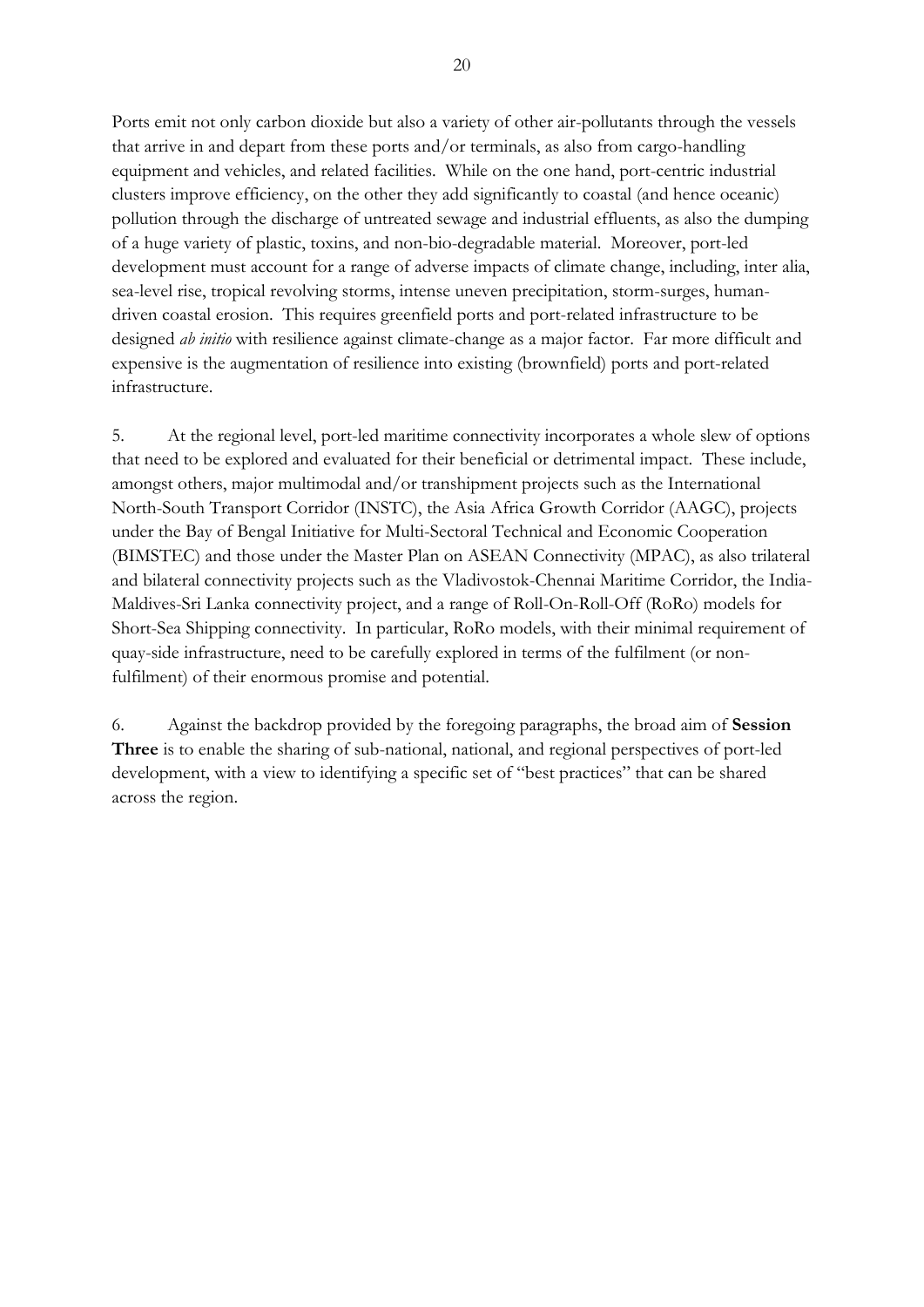#### **SESSION-GUIDANCE NOTES: PROFESSIONAL SESSION FOUR**

#### **"COOPERATIVE MARITIME DOMAIN AWARENESS (MDA) STRATEGIES WITHIN THE INDO-PACIFIC"**

#### **(1335-1630 [IST] ON 28 OCTOBER 2021)**

1. Security at sea is, in contemporary times, threatened by a range of threats, both traditional and non-traditional. Although *holistic* maritime security, *per se*, has been quite unambiguously defined at India's prime ministerial level as comprising freedom from threats arising 'from-' 'through-' or 'in' the sea, it is difficult to find an equally unequivocal internationally agreed definition. That said, it is globally acknowledged that maritime security has several interlinked dimensions, encompassing almost every facet of human endeavour in the maritime domain. As a consequence, Maritime Domain Awareness (MDA) — defined by the International Maritime Organisation (IMO) as *"the effective understanding of any activity associated with the maritime environment that could impact upon the security, safety, economy or environment"* — is widely accepted as being one of the key enablers of holistic maritime security.

2. The outcome document of the maiden high-level open debate in the UN Security Council, in August 2021, on *"Enhancing Maritime Security: A Case for International Cooperation"*, explicitly recognised the importance of enhancing international and regional cooperation to counter growing transnational threats to maritime security and safety. The Security Council further commended the efforts by individual countries, regional and sub-regional organisations to enhance maritime security, including through *"sharing information."*

3. Ensuring freedom of navigation through the waters of the Indo-Pacific is increasingly being seen as a global imperative, with regional MDA being a key facilitator. Several nations have expressed their commitment to a free, open, prosperous, and rules-based order in the region through participative and collaborative approaches. Unsurprisingly, therefore, the region has witnessed an upsurge in MDA hubs and information-sharing centres. While on the one hand, this presents exciting opportunities for collaborations, on the other, the proliferation of such centres also brings attendant challenges. Answers to a number of fundamental questions concerning MDA still remain incomplete or absent altogether. How is trust in the process itself to be built across the region, several segments of which still harbour deep suspicions of MDA affording new garbs to cover exploitative colonial practices. The large economic disparity amongst nation-states of the region engenders a host of technological, structural and societal challenges. How ought these to be identified, collated, and addressed? There are a range of legal issues, too, even the acknowledgement and recognition of which is still nascent if not embryonic. How and by whom will these be explored? Are "suspicion-indicators" globally ubiquitous or do the significant variations in maritime traffic in different segments of the Indo-Pacific demand regional differentiators? If "slow steaming" is considered to be a suspicion indicator, how is this to be squared with climate-change-driven exhortations by the IMO for mercantile shipping to adopt slow steaming as a regular practice to reduce the carbon- and sulphide-footprint of the shipping industry as a whole? If "drifting" is a suspicion-indicator, will investigative effort be wasted on vessels that are routinely or periodically 'tramping' as opposed to those that are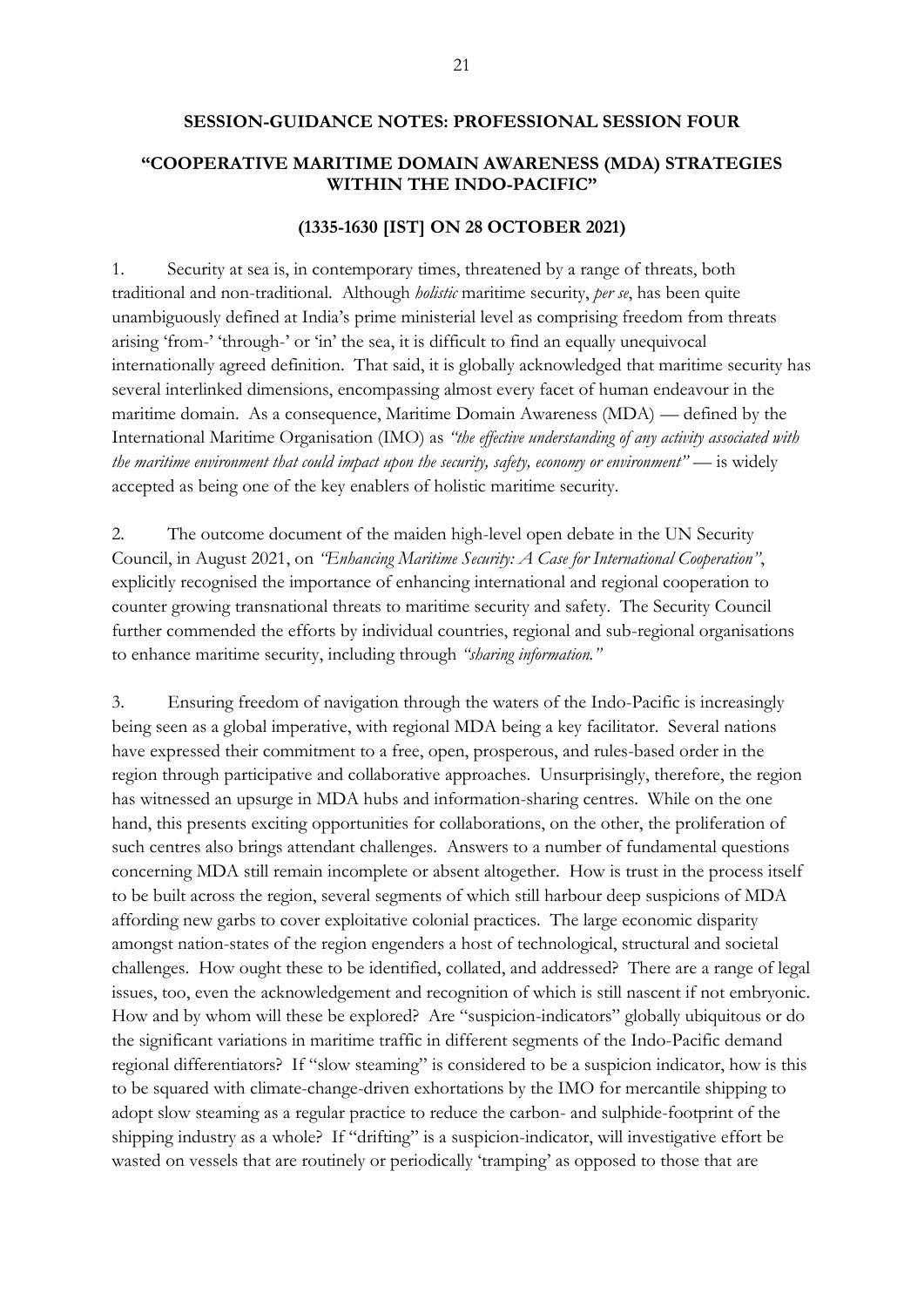'liners'? How should we ensure that the aggressive pushing of one type of 'backend' process does not end-up generating competition with other backend solutions in different Information Fusion Centres? Should we aim for a single 'centralised' backed-processing system or try and lay down standard protocols (as is the case with the internet)? In either case, who would do this and how?

4. It is everyone's case that cooperation and collaboration, at a fundamental level, needs to be driven by a spirit of trust and sensitivity amongst partners to each other's concerns. Yet, there are all these (and many more) questions, the answers to which can only be developed through regular, knowledgeable, and serious dialogue. In this regard, the IPRD presents a critically important platform. It is, therefore, important that the deliberations of this panel steer clear of mere affable restatements of generalities, but instead, meaningfully wrestle with as many challenges as is practicable. It is also important for the panel to identify specific and additional mechanisms and fora in and through which these issues can be afforded the detailed attention that they deserve.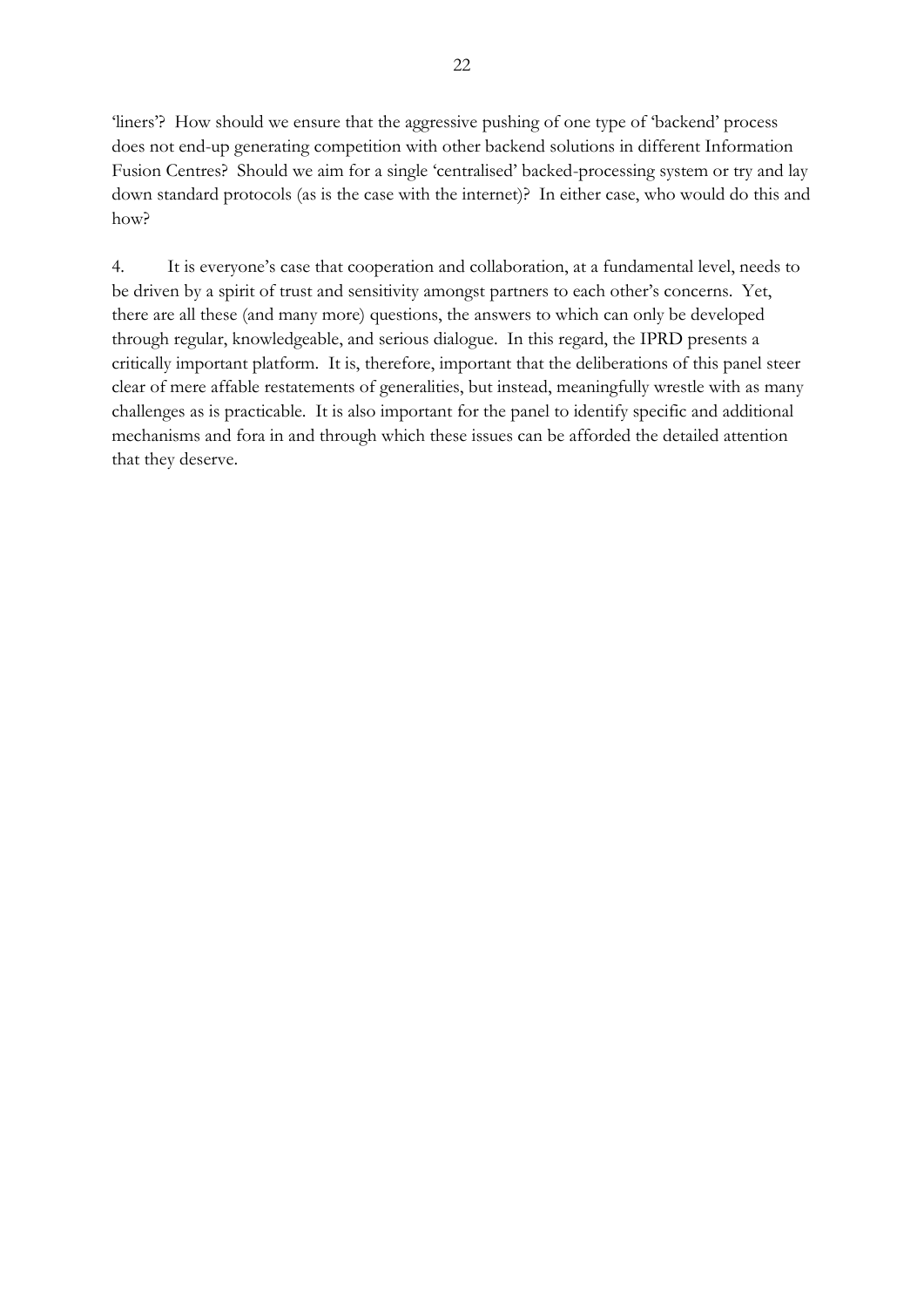#### **SESSION-GUIDANCE NOTES: PROFESSIONAL SESSION FIVE**

#### **"Impact of the Increasing Recourse to Lawfare upon a Rules-based Indo-Pacific Maritime Order"**

#### **(1645-1940 [IST] ON 28 OCTOBER 2021)**

1. Although a global consensus on what exactly lawfare denotes is yet to be achieved, available literature indicates that it was originally intended to have a neutral meaning as *"the use of legal maneuvering in lieu of armed force"*<sup>2</sup> or as *"a method of warfare where law is used as a means of realizing a*  military objective.<sup>35</sup> Subsequent to the 9/11 terrorist attacks upon the USA, however, the meaning became narrower and lodged itself predominantly in the 'security' discourse as *"the imposition or manipulation of international legal standards to confine military means and operations and to limit State responses to terrorism and the use of force."*<sup>4</sup>

2. With specific regard to developments within the South China Sea, lawfare is understood as a non-kinetic weapon wielded by China to use (or abuse) international law to further its own intent and to discredit, threaten, or defeat the efforts of States perceived as being opposed to it, and, in general, to limit their access to international justice. Lawfare also needs to be viewed against the backdrop of China's three warfare strategies enumerated in the 2003 revision of the *"Political Work Guidelines of the People's Liberation Army"*, incorporating public opinion, psychological warfare, and **legal warfare**.

3. China's efforts to consciously misinterpret the provisions of the UNCLOS — such as changing maritime boundaries where and when it suits Beijing to do so — is a classic example of its practical applications of 'legal warfare'. China appears to advance its lawfare via four steps. It first proclaims that it has the same rights as archipelagic states, completely glossing over the inconvenient fact that only 22 nations are legally recognised as archipelagic States and China is not one of them. It does so because this would allow it to treat the water between the islands that constitute such an 'archipelago' as internal waters thus allowing the State to prohibit the transit of other countries in them without permission. In the second step, it attempts to draw straight baselines around the Paracel islands, and consequently claims its waters to be a mix of China's territorial sea and its internal waters. Although this has not been replicated in the Spratly islands, at least not officially, this is nevertheless being enforced as part of China's State practice. As a third step, it claims a 12 nm breadth territorial sea from certain artificial islands that it has developed on well-known reefs in the Spratly group, ignoring the legally established fact that reefs generate no maritime zones at all. China thereafter volubly expresses outrage over foreign warships 'violating' this "territorial sea". Even here, China altogether ignores the right of innocent passage. The fourth step builds on the first three in that China now promulgates a

-

<sup>2</sup> Orde Kittrie*,* "Lawfare: Law as a Weapon of War", London: Oxford University Press, 2016, 162

<sup>3</sup> Charles J Dunlap Jr, "Law and Military Interventions: Preserving Humanitarian

Values in 21st Century Conflicts", Carr Center of Human Rights, John F Kennedy School of Government, Harvard University, Working Paper, 2001

<sup>4</sup> *Ibid*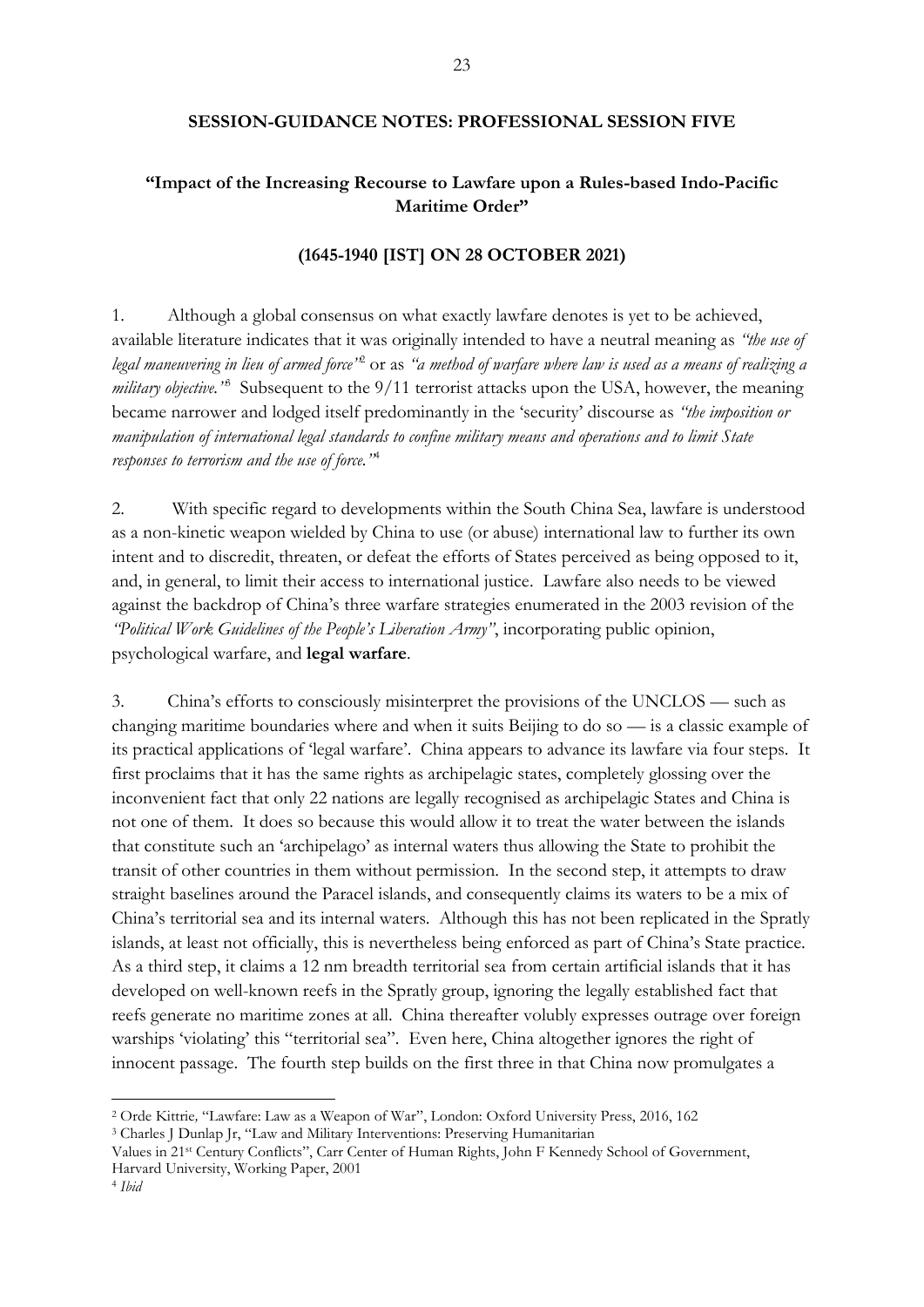200 nm Exclusive Economic Zone (EEZ) and seeks to regulate military activity within this legally unsustainable EEZ.

4. China buttresses its external manifestations of lawfare by domestic legislation, an example of which is the **Law on the Territorial Sea and the Contiguous Zone**, **1992**, which defines the territorial sea as "waters adjacent to its territorial land" and explicitly lists islands of the South China Sea as its "territorial land", and the 1998 **Law of the People's Republic of China on the Exclusive Economic Zone and Continental Shelf**, which claimed that each island in the SCS has an EEZ of its own.

5. How is all this to be responded to by countries in China's immediate proximity, as also by those that are not necessarily located within the South China Sea sub-region but who are expected to deliver fair and equitable public goods within the maritime domain by upholding freedom of navigation and a rules-based order at sea? In this panel, both categories of States are well represented. What we seek to receive are these very perceptions, and, perhaps even more significant, options that could be identified for the benefit States of the Indo-Pacific in dealing with this sort of lawfare.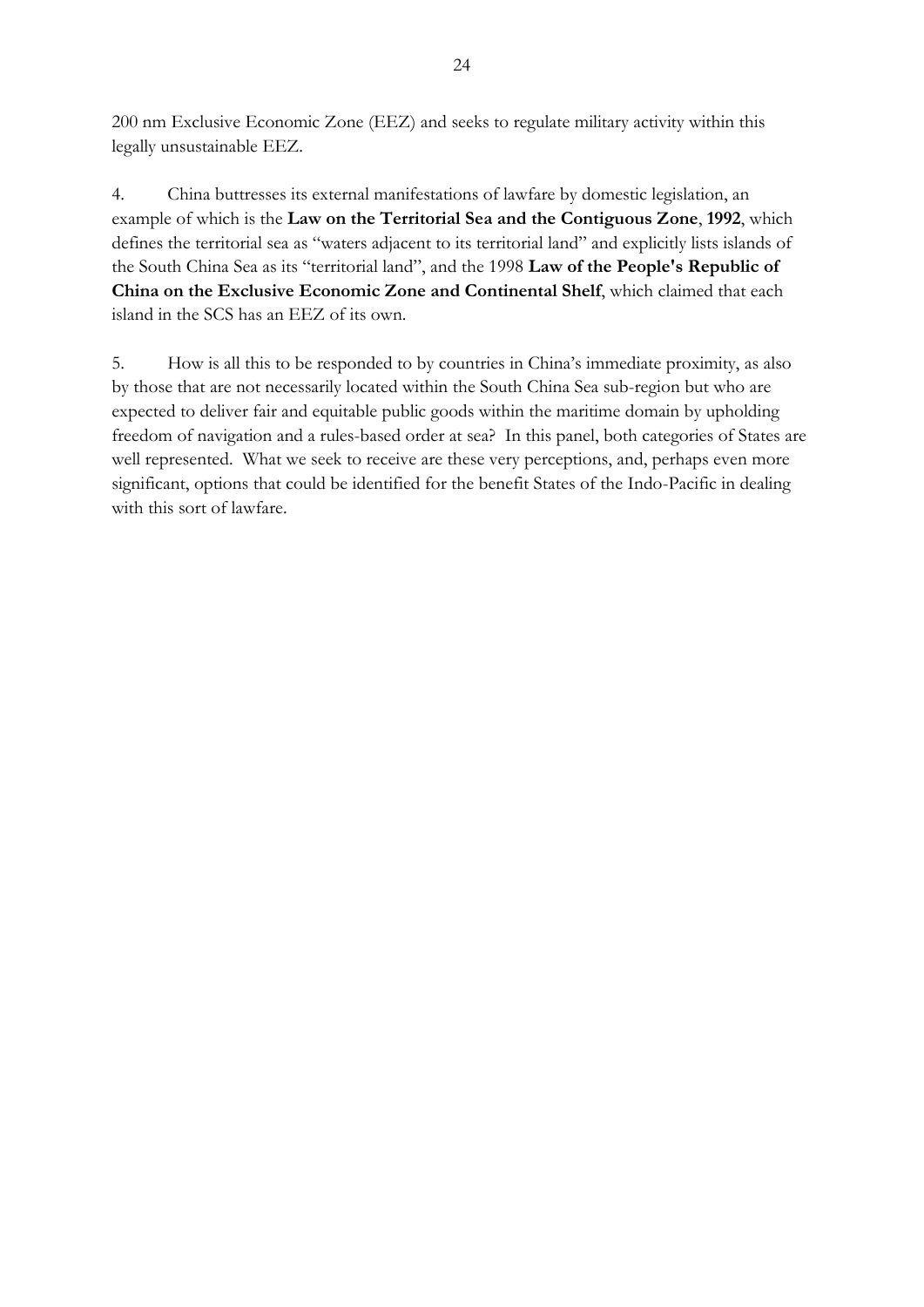### **SESSION-GUIDANCE NOTES: PROFESSIONAL SESSION SIX "STRATEGIES TO PROMOTE REGIONAL PUBLIC-PRIVATE MARITIME PARTNERSHIPS"**

#### **(0915-1210 (IST) ON 29 OCTOBER 2021)**

1. Countries of the Indo-Pacific are actively seeking to evolve economic models that can support their endeavours to develop holistic maritime security (defined as freedom from threats arising 'in'-, 'from'- or 'through' the sea). Many of these countries still vividly recall the deprivations and depredations of colonialism and are inherently suspicious of the profit motive. As such, over a large swath of the region, governments have a jaundiced and frequently dismissive view of private business. Consequently, it is commonplace to find that securityrelated investments and maritime developmental activities in fields such as ports and shipping, shipbuilding, warship- and submarine-construction, deep-sea fishing, deep-seabed mining, and, exploration and production activities involving not merely oil and natural gas but also non-fossilfuel energy options, have been the preserve of State-owned or State-controlled enterprises — in other words, the public sector. As a result, the public sector has, in many cases, developed a sense of entitlement insofar as the disbursement of public funds is concerned, while also developing an aversion for genuine competition. On the other hand, thanks to the protracted infusion of funds and organisational-support mechanisms, the public sector is a vast and rich storehouse of expertise and experience. Yet, all this having been said, there is also a growing understanding that the sheer pace of technology and technological disruptions is so high as to render solutions that emanate solely from the labyrinthine processes of decision-making that typify public-sector obsolete almost as soon as they are formulated. The private sector is, in many cases, recognised to be far more agile and speedy in its decision-making, and its perception-management and advertising skills are acknowledged as being far superior to those of the public sector. Still, for all its nimbleness, the private sector's proclivity towards short-term profit is marked and its obsession with immediately-measurable 'returns-on-investment' often prevent it from being able to make long-term investments of the sort that are needed for national and regional maritime development. Moreover, private sector enterprises rarely invest the time, energy, and money required for the long-term development of their human resources, relying instead upon hiring (mostly laterally) from the available talent pool.

2. It hardly bears stating that none of the foregoing statements are uniformly true across the predominantly maritime expanse of the Indo-Pacific. In some areas, one encounters exceptionally dynamic and effervescent examples of the private sector at its best, while in others, the public sector is rendering public goods in the finest traditions of public service. Clearly, there is an optimal point at which the advantages of each of these models can best be aggregated while minimising their disadvantages. This is the ideal 'public-private' partnership. But what and where is this point? Is there some way of deriving a common optimal balance at a regional level? How much regulation (?) and by whom (?) is needed to ensure that this balance is sustained? Are there best practices that have been proven in one or another State, but are nevertheless capable of being extrapolated across the region or some parts of it at least? How are quality standards to be maintained across the region? Is the much-vaunted "Blue Dot" network a viable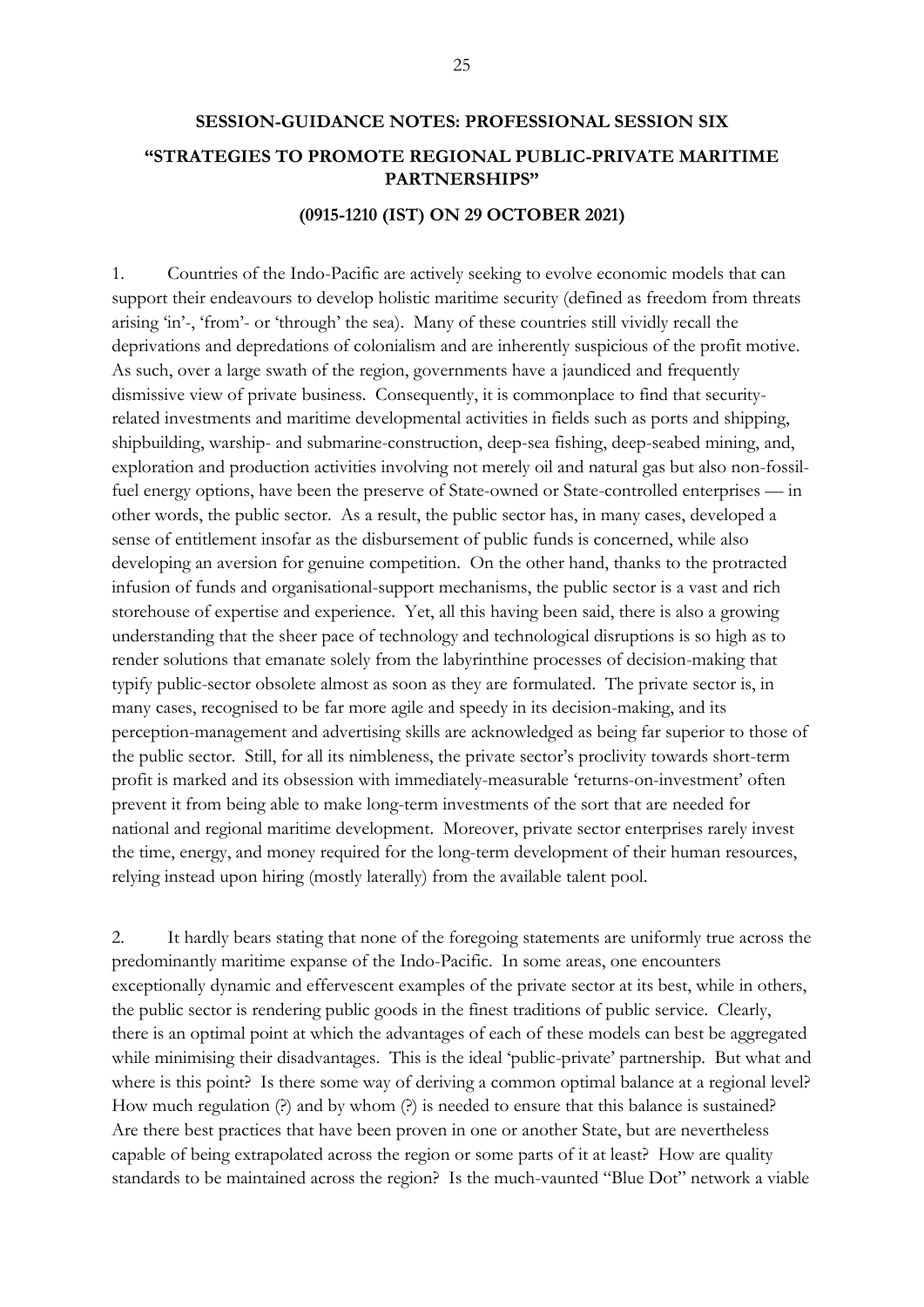solution or merely a flash in the pan? Would it be better to build on the G7's announcement of Build Back Better World (B3W)? Where does the Quad "Infrastructure Coordination Group" fit? Ought it to be a subset or a superset? Could successful public-private partnership models be promoted by sub-regional organisations such as BIMSTEC or the Indian Ocean Commission (IOC) or IORA? What sort of leadership role could the private sector in different States (most certainly including India) play? Is there a trust-deficit that needs to be addressed between public and private entities within a given State? Would this deficit be amplified as one moved from a single State to multiple ones? What metrics ought to be used to measure the success of such public-private partnerships?

3. These are amongst the many questions that this eminent panel is expected to deliberate and explore. What we hope will **not** occur is a mere regurgitation of well-known basics and approaches that are so broad as to be largely bereft of real meaning.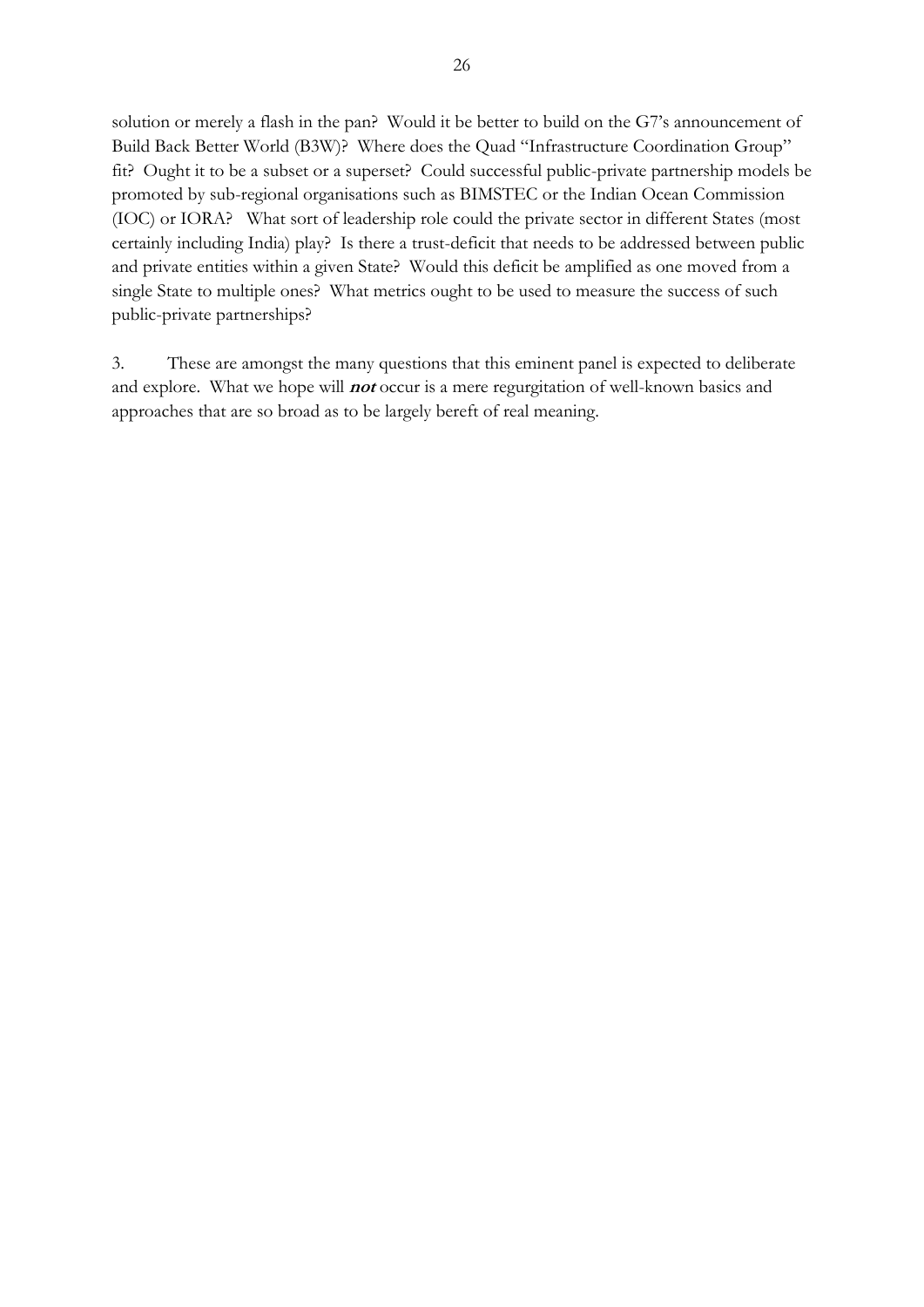#### **(1255-1550 [IST] ON 29 OCTOBER 2021)**

1. Advances in technology in terms of computer-driven digitalisation, robotics, nanotechnology, and, artificial intelligence, have, in combination offered actual and potential belligerent States with a solution to warfighting that is far less demanding in terms of human death and bodily harm than has hitherto been the case. The seductiveness of removing actual bloodshed from warfighting, at least in respect of one's own forces, is very large, especially in areas of the world where individual human life has great intrinsic value. On the one hand, Lethal Autonomous Weapons Systems (LAWS) are now part of strategic guidance, not just in an increasing number of States of the Indo-Pacific but, reportedly, amongst non-State actors as well. As a result, they are being aggressively marketed by a number of private defencemanufacturers; and yet, there is a marked degree of discomfort, especially amongst military leaders (given their far more intimate understanding of the effects and impacts of human lethal combat) to blindly move into a combat regime that removes human ethical considerations (and hence humans themselves) from warfighting. There is, consequently, a need to grapple with the complexities of human deployments alongside AI-enabled, autonomous or semi-autonomous robots of one or another kind. This joint deployment-concept is often referred-to as Manned-Unmanned Teaming (MUM-T). The underlying assumption with MUM-Ts is centred upon the contention that keeping humans within the well-known "Observe, Orient, Decide, and Act" (OODA) loop is necessary in order to mitigate, on the one hand, ethical and legal issues with killer robots, and, on the other, to reduce extant technological and financial barriers to the widespread deployment of potentially-lethal autonomous systems.

2. MUM-T is recognised as being a key future-capability in the **maritime domain, which, importantly, implies not just the sea-surface, but also the aerospace medium above it**  and the water-column and seabed below it. At one end of the scale are ongoing efforts to integrate unmanned systems in order to provide lethal, survivable and scalable effects in support of aircraft carrier centric operations. At the other, are small-team special operations. Within this wide range, a host of suitable missions and mission-areas are being developed, involving enhanced man-machine interfaces, complex autonomous behaviour, and resilient, protected networks. US-driven concepts such as Boeing's MQ-25 Stingray aerial refuelling drone, whose genealogy goes back to the US Navy's "Unmanned Carrier-Launched Airborne Surveillance and Strike" (UNCLASS) programme and the subsequent "Carrier-Based Aerial-Refuelling System" (CBARS) programme, offer a good example of the high-end of this range. As a practical, at-sea concept, this MUM-T draws in other major defence-players such as Northrop-Grumman, whose "E2-D Advanced Hawkeye" is a central feature of the operationalisation of the concept, as is the "F/A-18F Super Hornet" of McDonald Douglas.

3. However, as unmanned technologies pervade the world of surface and sub-surface combat, MUM-T is gaining traction in these realms as well. MUM-T concepts have already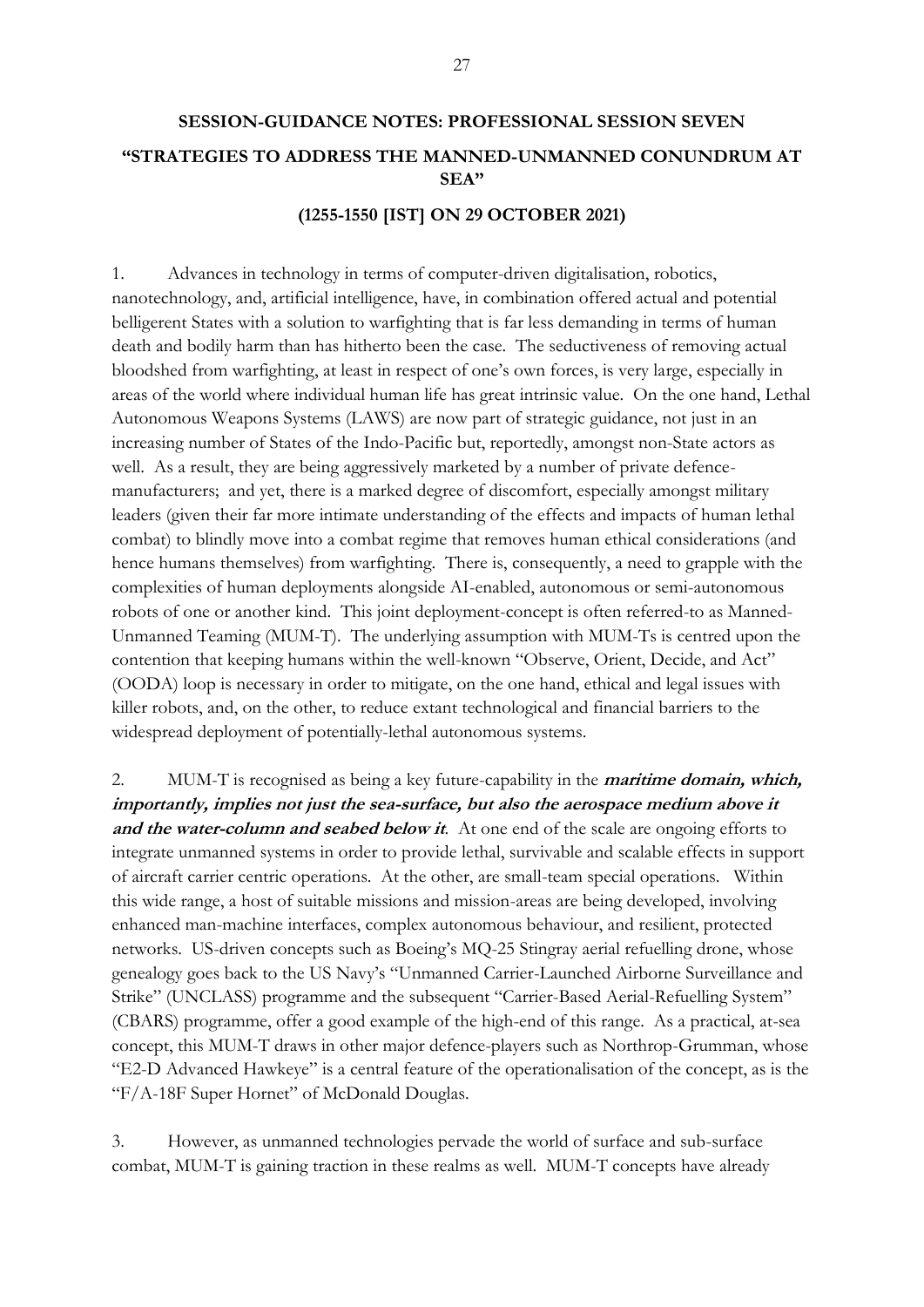embraced the quintessentially multi-dimensional nature of naval combat. For instance, it is quite possible to imagine a scenario in which a nuclear-powered submarine (SSN) of an advanced naval adversary is first detected by an underwater surveillance grid that is monitoring vessel movements in and out of the adversary's waters. As soon as the surveillance-grid detects the enemy-SSN, an unmanned underwater vehicle (UUV) — an underwater glider, perhaps — is *autonomously* detached from the local network to intercept the SSN. As the SSN passes, the UUV successfully attaches a tether to it and the SSN unknowingly begins pulling the UUV along. As the SSN dives below the UUV's operating depth, the UUV *autonomously* adjusts the tether to maintain its position close to the surface. Every three hours, it glides to the surface and transmits a low-power position report to an airborne long-endurance UAV, which directs a manned helicopter and anti-submarine surface-combatants to track, mark, and, when considered appropriate, prosecute the SSN.

4. Such MUM-T capacities and capabilities are being frenetically pursued by a number of maritime powers outside of the US as well. For instance, the *An Jian* (Dark Sword) has been the focus of a decade-long effort by China in this direction. Likewise, the "Sky Hawk", which is one of China's state-of-the-art UAVs, reportedly features technology that allows it to communicate and collaborate with manned aircraft during surveillance and combat operations.

5. These developments generate a slew of questions that are germane to the Indo-Pacific. For instance, at a baseline-level of information, what is the current state-of-play in respect of MUM-T in the maritime domain (incorporating as has already been mentioned, not just the seasurface, but also the aerospace medium above it and the water-column and seabed below it)? What experiences in terms of MUM-T can be shared so as to advance interoperability between partners and between allies? How would an ever-increasing reliance upon MUM-T affect "joint" and/or "combined" exercises by navies? Is doctrine keeping pace with technology? Can it? There are larger, geopolitical questions, too, in which academia, think-tanks and governmental ("Track-One") structures can all weigh in to mutual advantage. For instance, in what manner will developments in MUM-T affect the visual clues that generate State-reactions to the presence (or absence) of maritime combat-platforms? What are the legal ramifications? Should the focus of fresh legislation and regulation be on nation-states or on multilateral treaties and conventions? What could, would, or should be the mechanisms by which the ethical issues of LAWS (Lethal Autonomous Weapon Systems) are mitigated by MUM-T? Is transparency possible and even if it is, is it desirable? What role could and should multinational corporations within the militaryindustrial complex of the Indo-Pacific as a whole play?

6. These are amongst the many questions that this eminent panel is expected to deliberate and explore. What we hope will **not** occur is a mere regurgitation of well-known basics and approaches that are so broad as to be largely bereft of real meaning.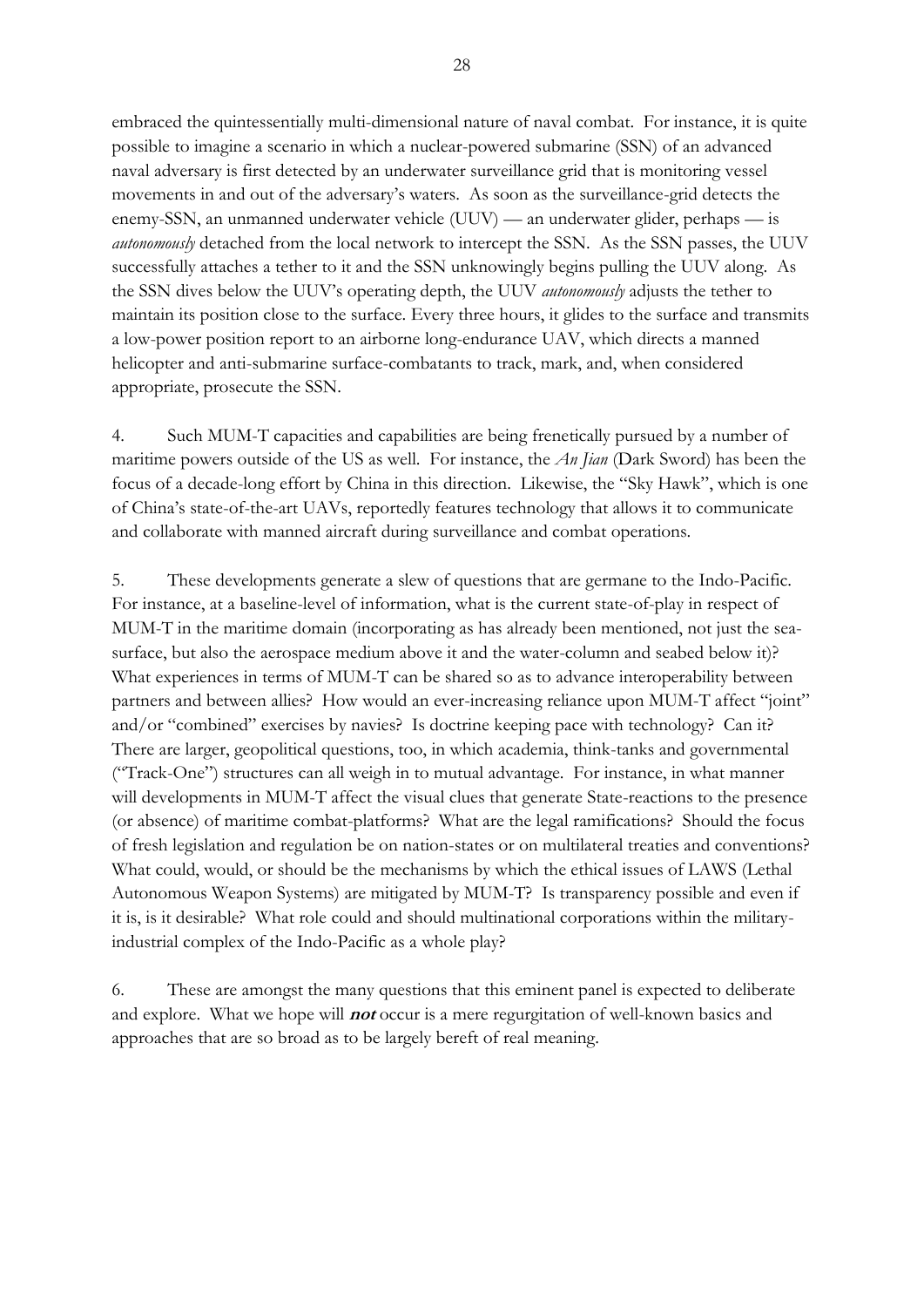### **SESSION-GUIDANCE NOTES: PROFESSIONAL SESSION EIGHT "ENERGY-INSECURITY AND MITIGATING STRATEGIES" 1550-1845 (IST) ON 29 OCTOBER 2021)**

1. Most countries within the Indo-Pacific, particularly those with rapidly growing economies, find it difficult to delink energy from their economic growth. Major producers of fossil-fuels, such as countries of West Asia and some parts of Africa (examples include Sudan/ South Sudan, Nigeria and Angola) and South-east Asia (Indonesia, for instance) depend heavily for their economic wellbeing upon the export of oil and are extremely sensitive to the 'fiscal breakeven price' of oil and natural gas. On the other hand, major consumers, such as China, India, South Korea, and Japan, as also South Africa and, somewhat surprisingly, Kenya, have economies that are acutely dependent upon the import of a variety of forms of fossil-fuel energy, including coal, crude oil, natural gas.

2. Given the severity of their oil dependence, these major importers, particularly China, Japan, South Korea and India, all need to ensure three separate but interlinked facets of their import-driven, energy-based, economic wellbeing. The first is the need to ensure that the source-countries are, in and of themselves, socio-politically stable so that the import of oil from them can be assured over time. If periodic net assessments indicate that some socio-economic buttressing is required to ensure this socio-political stability, they must find ways and means by which this can be done at the lowest possible geopolitical cost. The second is the imperative of ensuring that the means of transportation of the oil from the source-ports to the final destination-ports are both safe and secure. Crude-oil pipelines notwithstanding, almost the entire import-quantum of crude-oil from the Persian Gulf area moves over the sea. This predicates an involvement in the safety and security of the ships carrying the crude oil. It must be remembered that safety and security, although often clubbed together, are very different problems with very different sets of possible solutions. And finally, it must be ensured that the sea-areas that these oil-laden ships must traverse, are themselves stable, safe, and secure. Thus, while China makes much of its Malacca dilemma (which is not a constraint limited to the Strait of Malacca alone, but includes the adjacent choke points of the Sunda-Bangka Strait and the Lombok-Makassar Strait), all four major oil-importers (China, India, Japan and South Korea) share a 'Hormuz'-'Bab-el-Mandeb' nightmare. In fact, of all the geopolitical insecurities that must be wrestled-with by oil exporters and oil importers alike, energy insecurity is, arguably, the foremost one. How should this energy-insecurity best be addressed, especially since China has consistently been ignoring the behavioural norms that make for a rules-based order? Why is the Malacca dilemma, such as it is, felt quite so keenly by China but not by Japan and South Korea? Does the answer lie in State behaviour and, if so, how best might the requisite behaviouralchange be induced? Does at least one mitigating-option to the geopolitical roil in the Persian Gulf lie in the Strait of Bab-el-Mandeb through which much of Nigerian crude must pass? If so, should countries of the Indo-Pacific involve themselves more vigorously in returning Yemen to a state of normalcy from the brink of the abyss upon which it is currently teetering? Should India? What about IONS? IORA? The Quad? Do Strategic Petroleum Reserves (SPR) offer another genuine mitigation-mechanism? Will floating storage (whether using ULCCs or